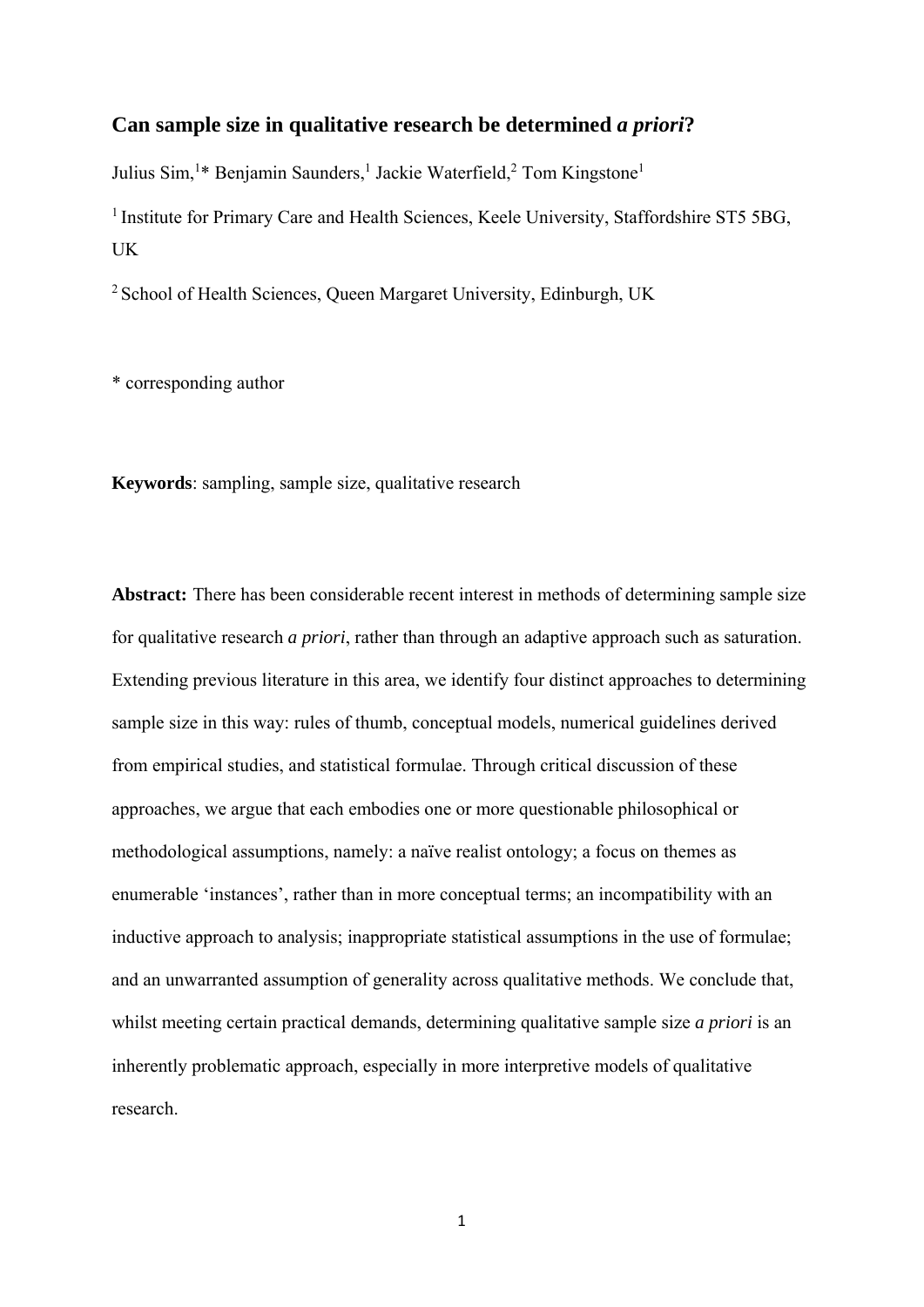# **Introduction**

Curtis et al (2000, p. 1002) note that sampling in qualitative research 'needs to be addressed rigorously and is fundamental to our understanding of the validity of qualitative research', but also suggest that it is a topic that has received insufficient attention in comparison to methods of data collection and analysis. Recently, however, the question of sample size in qualitative research has become a topical issue, with a number of papers debating whether the number of participants sampled in a given study should be decided upon *a priori*, and if so, the number of participants that is indicated. Clearly, there is often a perceived need to indicate sample size in advance of, or at the outset of, a qualitative research project. This may be in order to meet the demands of research funders or ethics committees, or simply to plan the resources for the study. Accordingly, a number of writers have addressed means of determining sample size for qualitative research *a priori* – particularly in relation to interview or focus group studies.

These attempts have at times, however, been challenged by those arguing that such *a priori* sample size decisions are incompatible with conceptual and methodological notions underpinning qualitative research. An edited collection by Baker and Edwards (2012) sought views from a range of researchers, primarily within the social sciences, as to the optimum sample size in qualitative research. Perhaps unsurprisingly, this was met with an overwhelming response of 'it depends', with a range contributing factors cited, including methodological considerations such as the nature and purpose of the individual study and the epistemological stance underpinning it, but also practical considerations around time and resources. This perhaps further highlights the competing priorities that are at play when making sampling decisions in qualitative research; i.e. the need to satisfy practical requirements of indicating sample size in advance, whilst at the same time seeking to adopt a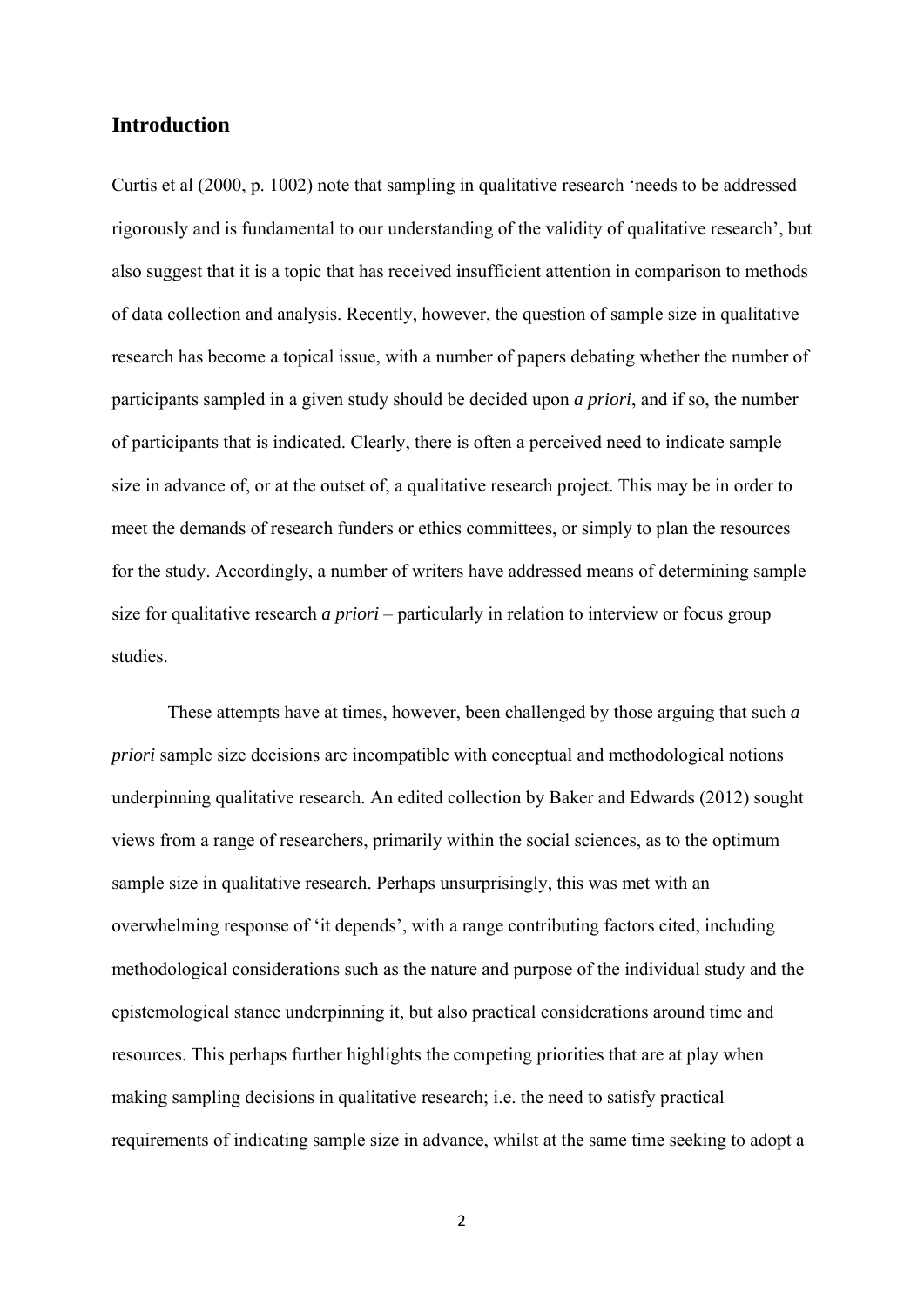sampling approach that is in keeping with the methodological considerations pertinent to the particular study.

A more recent, and particularly spirited, discussion of these issues centred on a paper by Fugard and Potts (2015a), in which a statistical calculation of sample size for qualitative research is proposed. A back-and-forth debate ensued within the pages of this journal, with responses from Emmel (2015), Hammersley (2015), Byrne (2015), Braun and Clarke (2016) and Fugard and Potts (2015b, 2016). Prominent among these critiques was the argument that determining sample size *a priori* is inherently problematic in qualitative research, given that sample size is often adaptive and emergent, and – particularly if based on a grounded theory approach – adopts the principle of saturation. Saturation is operationalized in different ways (Saunders et al, 2017), but broadly speaking it guides data collection and/or analysis either in terms of 'informational redundancy' (Sandelowski, 2008, p.875) or in relation to the theoretical insights that develop as data accrue (O'Reilly & Parker 2013). In this way, sample size is decided *a posteriori*. For some (e.g. Fusch & Ness, 2015), saturation is an essential element within qualitative research, implying that sample size should always be determined by this means.

The present paper engages with the debate on these issues, but we adopt a broader critical overview of the literature, identifying four general approaches that have been taken towards determining qualitative sample size: 1. rules of thumb, based on a combination of methodological considerations and past experience; 2. conceptual models, based upon specific characteristics of the proposed study; 3. numerical guidelines derived from empirical investigation; and 4. statistical formulae, based on the probability of obtaining a sufficient sample size. We discuss these approaches in relation to the philosophical and methodological issues to which they give rise, ultimately arguing that each is underpinned by assumptions that are inherently problematic when applied to qualitative research, and in particular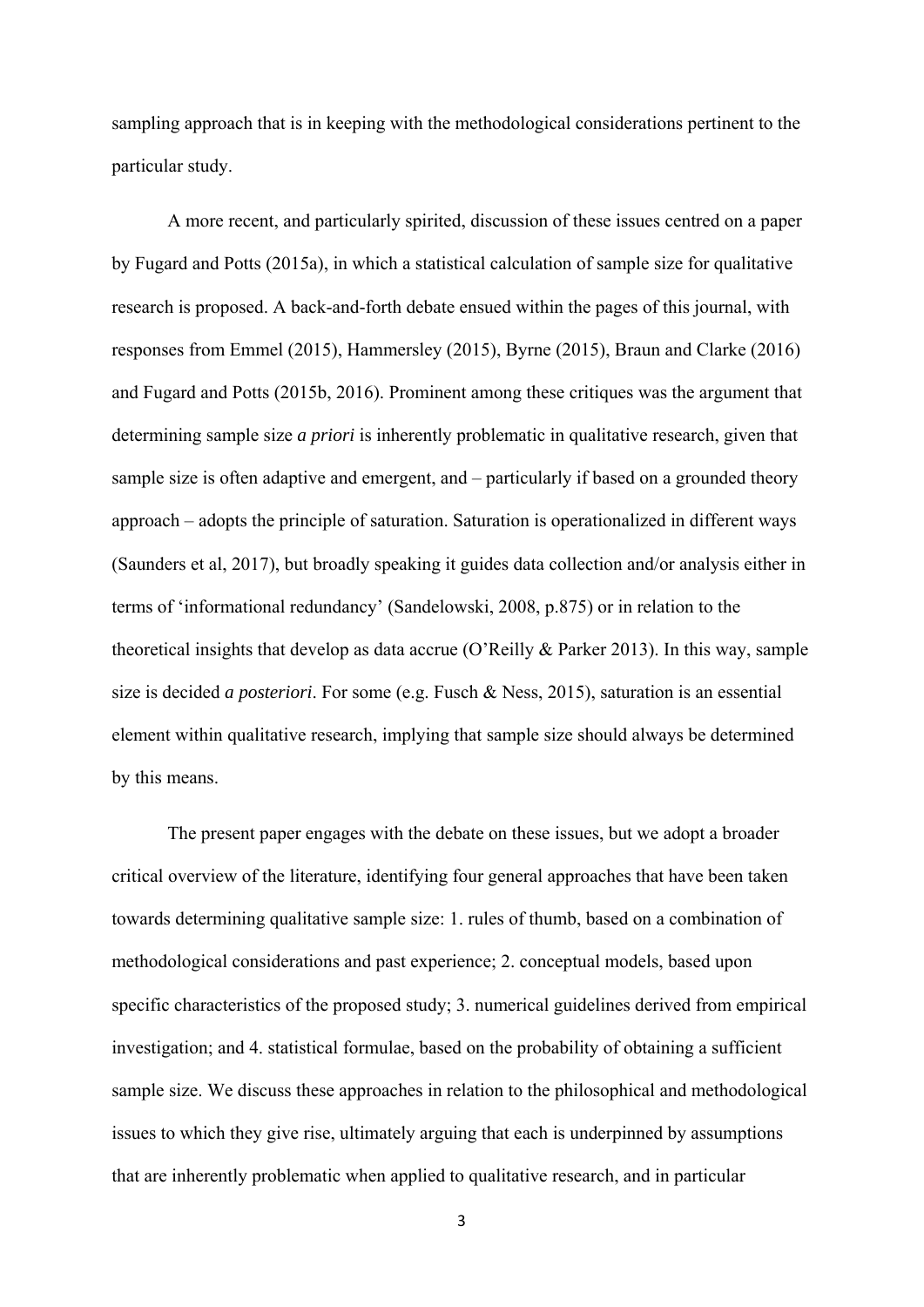inductive approaches in which themes<sup>1</sup> are iteratively developed through the researcher's ongoing engagement with the data. Through identifying, discussing and problematizing these varying approaches, this paper seeks to contribute novel insights to the ongoing discussion within the research literature, as well as potentially providing a resource for researchers who may be wrestling with decisions about sample size in their own qualitative studies.

# **Approaches to determining sample size**

In this section, we describe in more detail – with examples – the four approaches alluded to above, as a basis for a critical, comparative discussion in subsequent sections.

### *Rules of thumb*

A number of authors have proposed rules of thumb for sample size in qualitative research, based on methodological considerations and past experience with similar studies; this approach is reflected in one journal's policy on sample size for grounded theory studies (Dworkin, 2012). Some such recommendations are collated in Table 1.2 These rules of thumb commonly lack a clear and detailed rationale, and whilst there is a degree of similarity in what they propose, there is also some diversity; for example, recommendations for grounded theory studies range from five to 35 and those for single case studies from four to 30.

[insert Table 1 about here]

#### *Conceptual models*

Some authors have used a rather more formal conceptual model, based upon specific characteristics of the proposed study, such as its aim, its underlying theoretical framework, and the type of analysis intended. Morse (2000), for example, argues that sample size will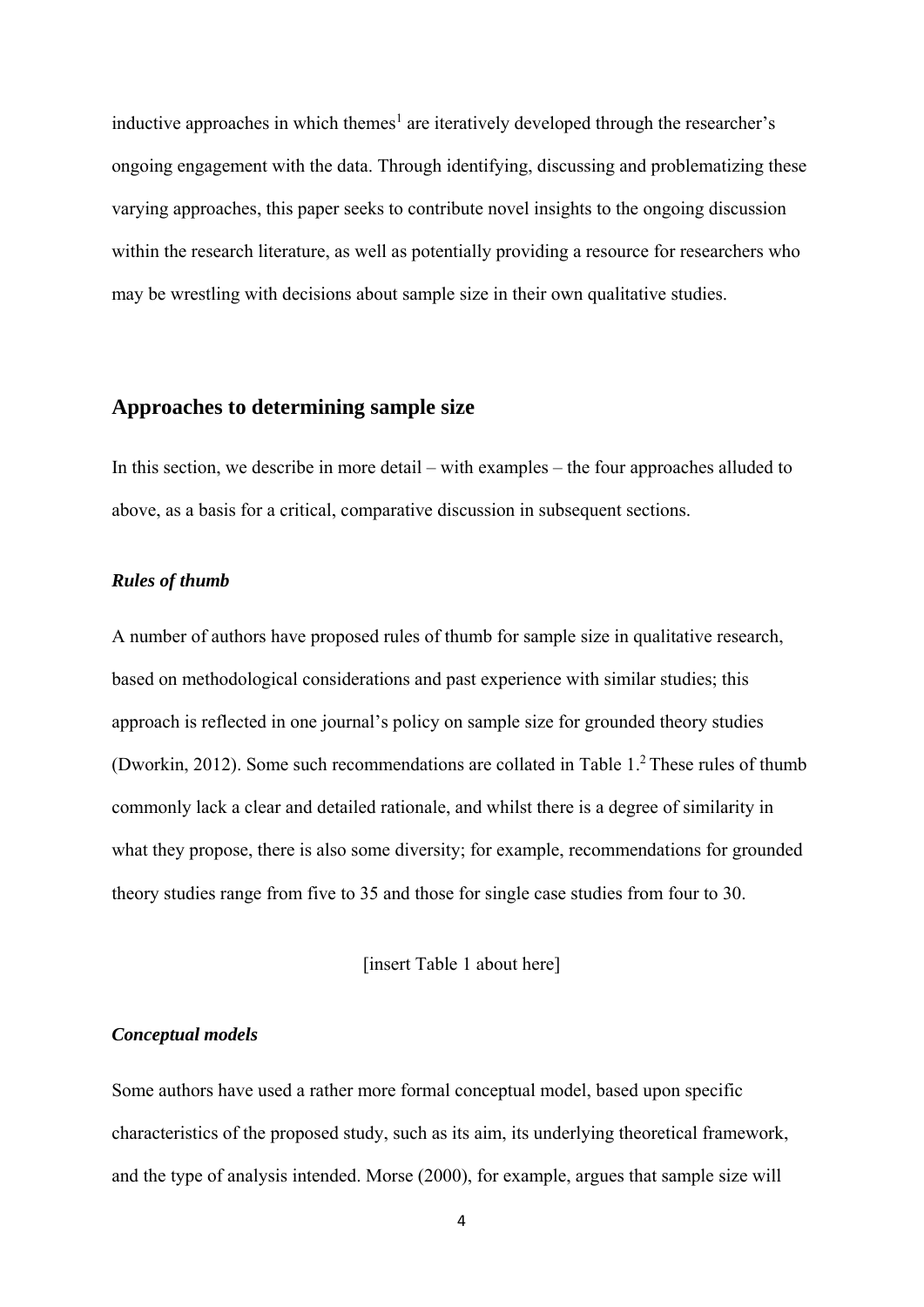depend upon: the scope of the research question (the broader the scope, the larger the sample size needed); the nature of the topic (the more 'obvious', the smaller the sample size); the quality of the data (the richer the data, the smaller the sample size); the study design (a longitudinal design in which a group is the unit of analysis will require a smaller sample size than one in which there is one interview per participant); and shadowed data (if interviews reveal something about others' perspectives, in addition to the interviewee's own, this may require a smaller sample size).

More recently, Malterud, Siersma and Guassora (2016) reason that sample size can be determined in relation to what they refer to as the 'information power' that a given sample holds.<sup>3</sup> This information power is influenced by: the aim of the study (the broader the aim, the greater the required sample size); the specificity of the sample (the more specific the characteristics of the participants in relation to the study aims, the smaller the sample size); the theoretical background (the less developed the underlying theory, the greater the sample size); the quality of dialogue (the richer the dialogue in the interviews, the smaller the sample size); and the analysis strategy (a study aiming for an exploratory cross-case analysis will require a larger sample size than one aiming for in-depth analysis of a few informants).

### *Numerical guidelines*

A third, and seemingly popular, approach to sample size employs numerical guidelines derived from empirical investigation. An early and influential study by Guest, Bunce and Johnson (2006) used 60 interviews from a phenomenological study of West African women; the authors determined the degree of saturation as it occurred during a process of thematic analysis. Saturation was considered to occur within 12 interviews, a figure they suggest could be used for future studies. More recently, Guest, Namey and McKenna (2017) have published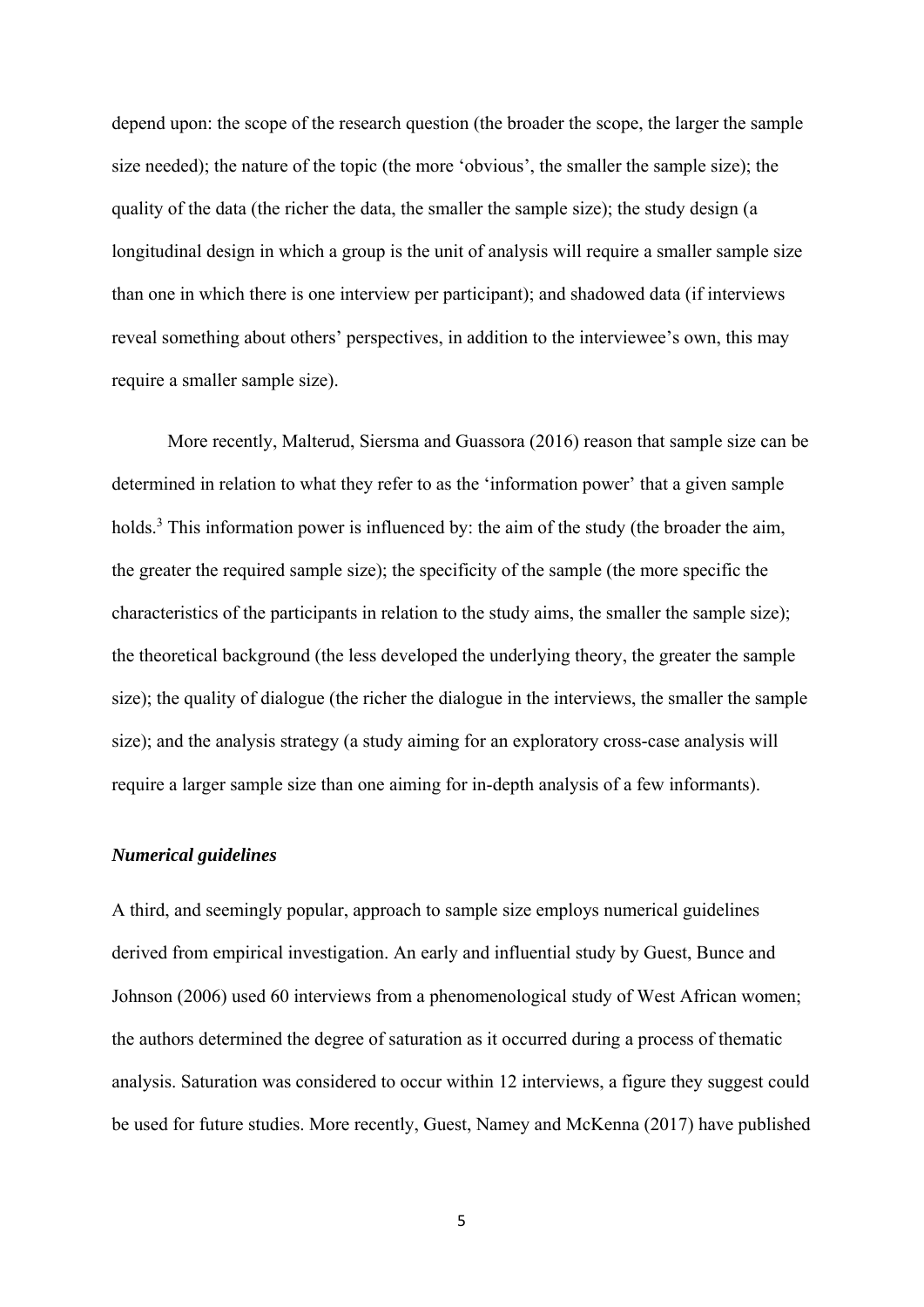a similar paper on focus groups, concluding that 80% of all themes would emerge within two to three groups, and 90% within three to six groups.

Francis et al (2010) reached conclusions on sample sizes required for saturation based on analysis of two previous studies. They defined an initial analysis sample of 10 interviews and a 'stopping criterion' for saturation of three, this criterion being defined as the number of additional interviews in which no new themes emerge. In the first study, of 14 interviews, they concluded that all of these interviews were required to achieve saturation, as the stopping criterion had not been met. In the second study, using the stopping criterion saturation was achieved after 15 of the 17 interviews. The authors are clear that their findings relate to 'theory-based content analysis', with *a priori* themes, and acknowledge that they may not apply to other approaches to analysis.

Hennink, Kaiser and Marconi (2017) also consider sample size in relation to saturation, distinguishing between what they term 'code saturation' (where no additional *issues* are identified) and 'meaning saturation' (where no further *insights* are gained). They examined 25 transcripts of semi-structured interviews, to determine the point at which both code and meaning saturation occurred. In terms of code saturation, most codes (53%) were identified in the first interview analysed, and 91% by the sixth interview. The point of meaning saturation was defined in terms of the last interview in which a novel code 'dimension' was identified. Meaning saturation was achieved earlier for codes representing concrete notions (normally by the ninth interview) whereas those representing more conceptual notions took longer (up to the  $24<sup>th</sup>$  interview).

Extending Guest et al's (2006) work, Hagaman and Wutich (2017) focus on metathemes – which they define as themes that are cross-cultural rather than culture- or sitespecific. They analysed data from interviews with 132 respondents from 4 sites, yielding 240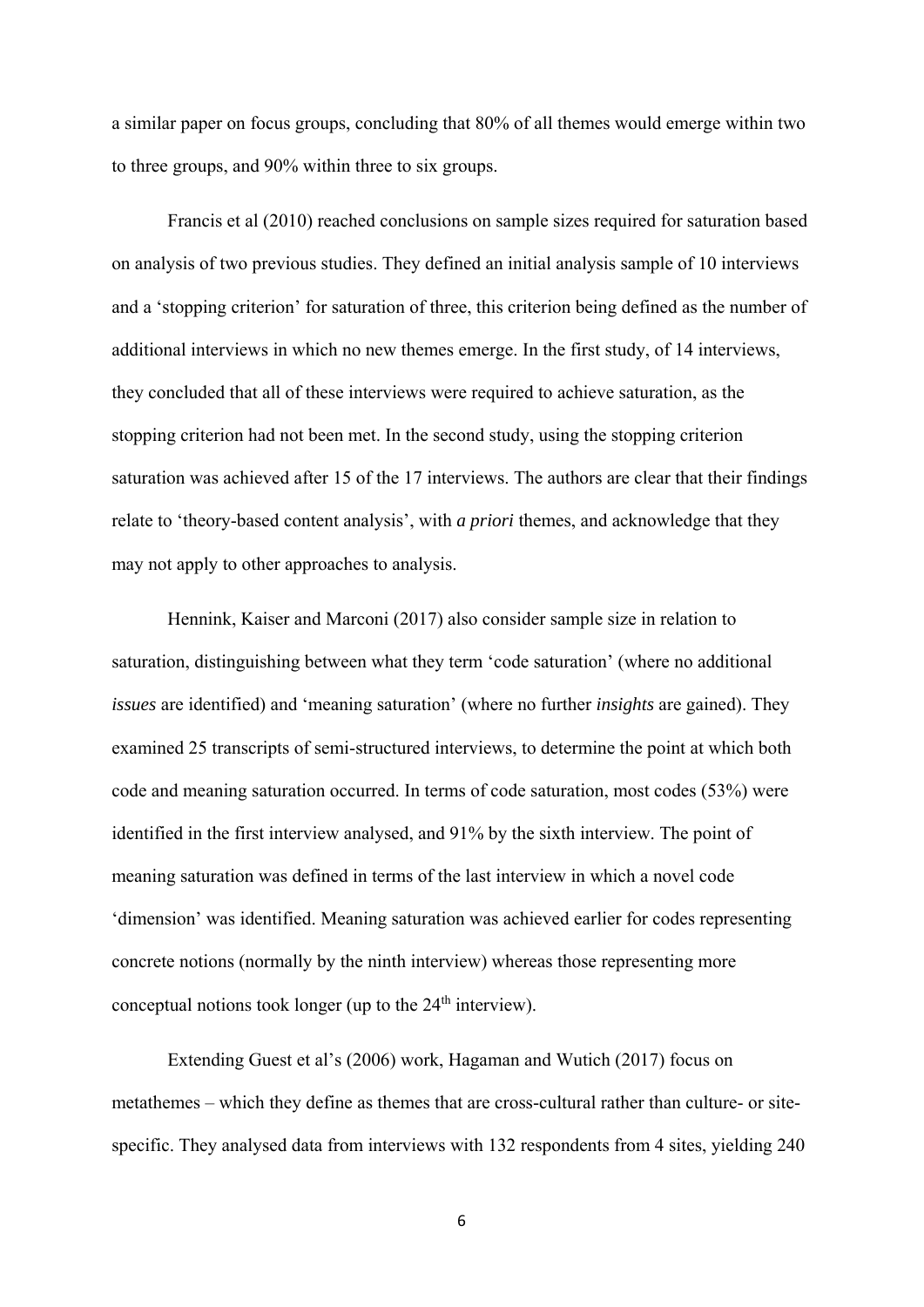site-specific themes and 9 cross-cultural metathemes. Sixteen or fewer interviews were sufficient to identify common themes from sites with homogeneous groups, but 20–40 were needed to achieve saturation for metathemes. They specifically focused on themes across, rather than within, participants.

Finally, Ando, Cousins and Young (2014) examine saturation in the context of thematic analysis. In a two-stage process, codes were identified by inductive analysis of six interview transcripts (creating a codebook), and the resulting 39 codes, in seven themes, were then applied to the remaining 33 interview transcripts (resulting in some modifications to the number, definitions and labels of codes). The authors concluded that 12 interviews (six from the first stage and six from the second stage) provided all the themes and over 90% of codes, and recommended this as a sufficient sample size for thematic analysis with 'higher level concepts'.

### *Statistical formulae*

At least five studies have used statistical formulae to determine sample size *a priori*, based on the probability of obtaining a sufficient sample size. A study that has promoted much discussion is that by Fugard and Potts (2015a), who present tables based on a binomial distribution<sup>4</sup> to show the minimum number of participants needed in order to detect, with a stated level of confidence (e.g. 80%), a given number of instances of a theme with an assumed prevalence in the population of interest.

Adopting a similar approach, Galvin (2015) utilizes the binomial distribution to i) calculate the probability that a theme with a given prevalence in the population will emerge at least once in a given number of interviews, or alternatively ii) calculate the number of interviews required for 95% probability of such a theme emerging at least once.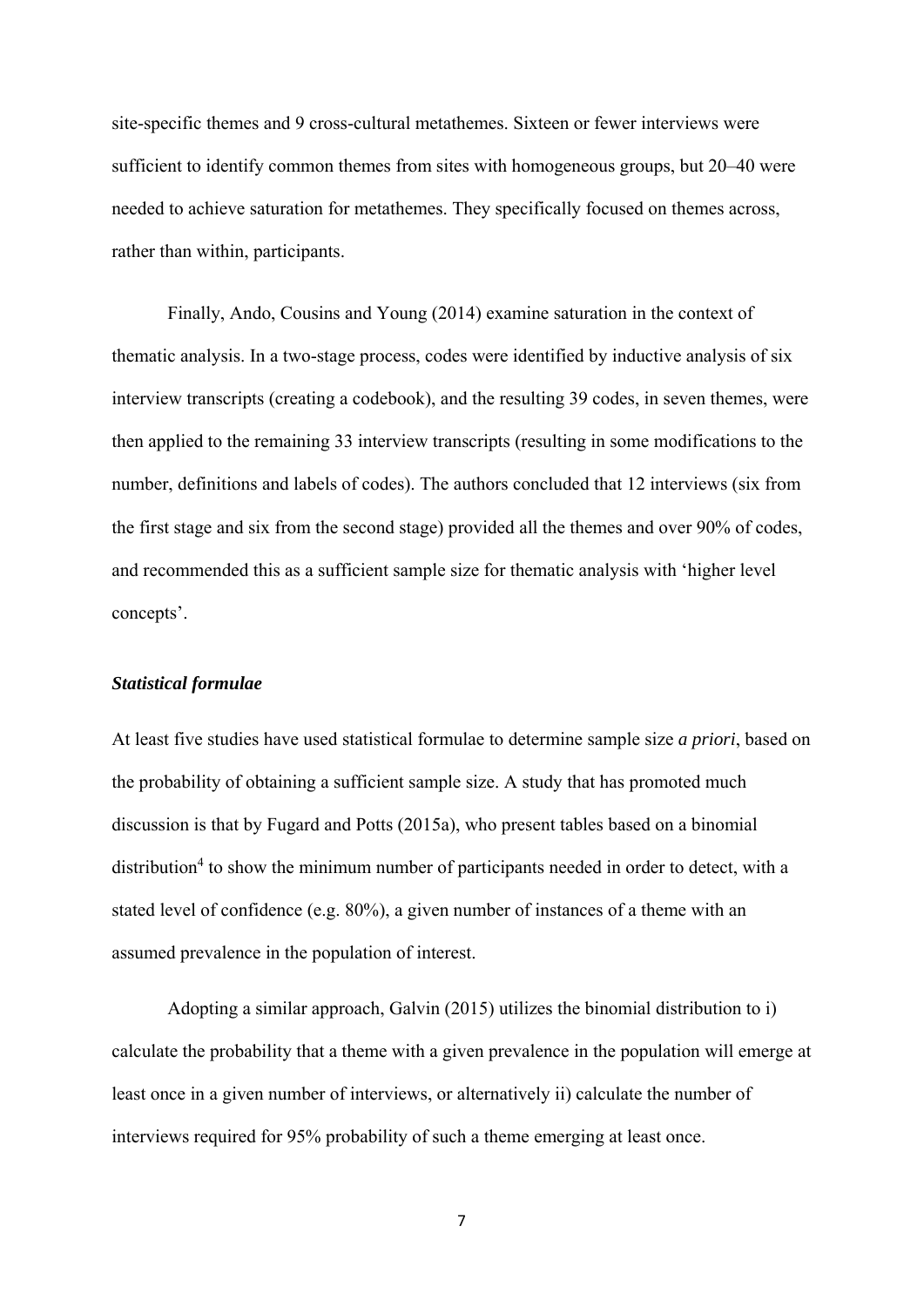Van Rijnsoever (2015) uses simulations to determine the minimum number of informants (or, in his words, 'information sources') needed to achieve saturation. The addition of each informant is described as a 'sampling step'. Three scenarios are considered: *random chance* (where no prior information is used in successive sampling steps), *minimal information* (at each step, the researcher actively seeks an informant that will reveal at least one new code), and *maximum information* (at each step, the researcher seeks an informant that will lead to the largest possible increase in observed codes). This process is based upon knowledge of both the number of codes in the population and the probability of observing a code. If, for example, there are 101 codes in the population and the average probability of observing such a code is less than 10%, the random chance scenario required more than 1000 informants (in 95% of the simulations) to achieve saturation, whereas the minimal information and maximum information scenarios required 46 and 20 informants, respectively.

Finally, a study by Tran, Porcher, Falissard and Ravaud (2016) uses Monte-Carlo simulations<sup>5</sup> on an existing dataset of open-ended survey responses to determine the probability of identifying at least one new theme for each additional participant. A total of 150 participants allowed 92% of themes in the original study to be identified. A subsequent study from this group (Tran, Porcher, Tran & Ravaud, 2017) uses similar methodology to derive mathematical models to identify a 'point of saturation' that represents a desirable balance between the number of themes identified and the number of participants.<sup>6</sup>

### **Philosophical and methodological issues**

The practical imperative to predetermine sample size *a priori* is understandable. However, it is important to consider the ontological and/or epistemological assumptions that are made in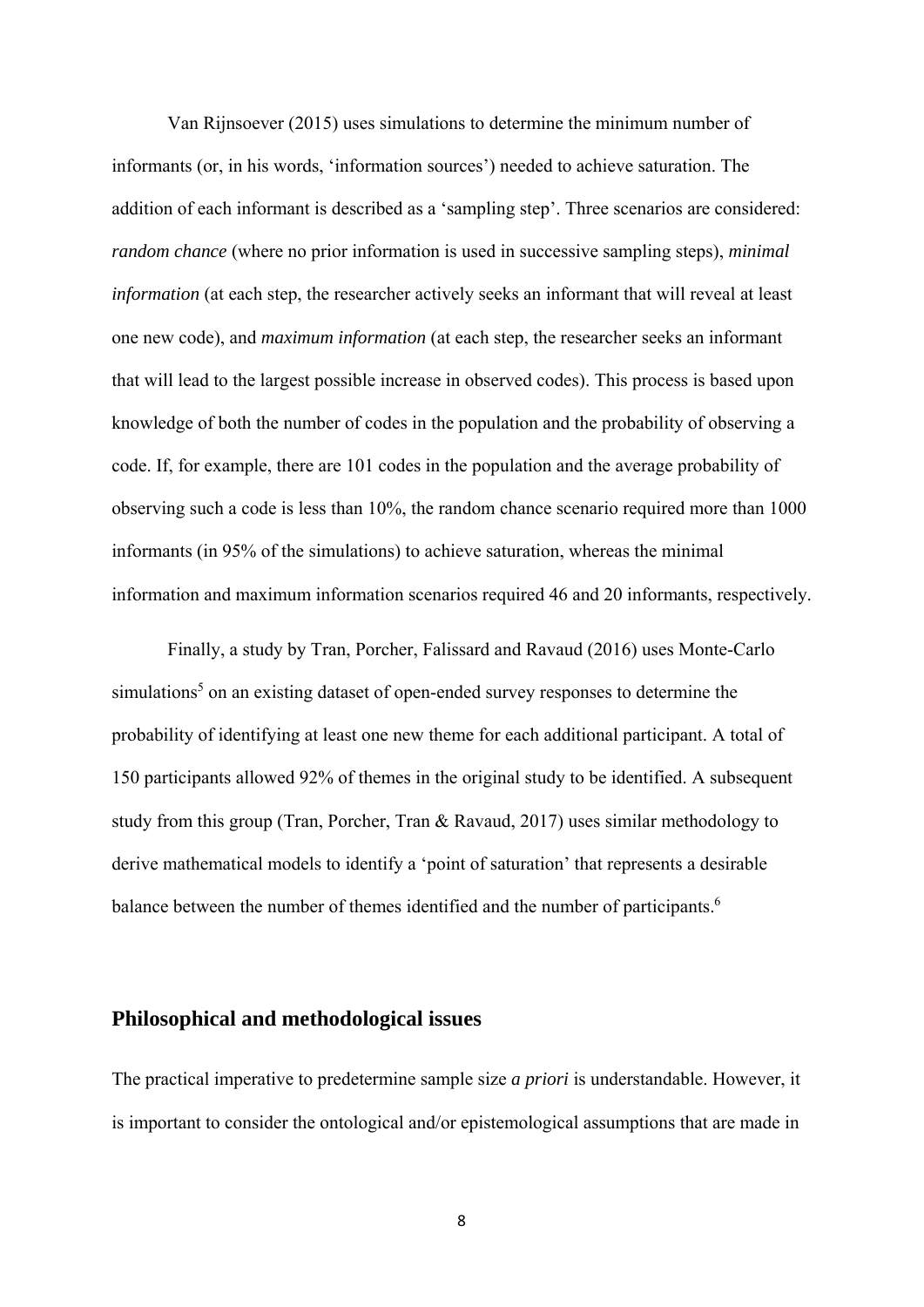the process and the methodological validity and coherence of strategies such as those outlined above.

### *Ontological status of a theme*

Studies that rely on statistical formulae (e.g. Fugard & Potts, 2015a) or that otherwise arrive at predicted numbers of interviews at which saturation will occur (e.g. Francis et al, 2010) make a naïve realist assumption  $-i.e.$  that themes 'pre-exist' in participants' accounts, independently of the analyst, and are there to be discovered.<sup>7</sup> This emerges strongly in some of the language used. For example, van Rijnsoever (2015) suggests that a population will 'contain' codes and that information is 'extracted' from informants. He also refers to the possibility of codes 'becoming observed' or, alternatively, of being 'missed', similarly suggesting that codes have an objective existence, prior to the process of data collection. Fugard and Potts (2015a) – as Braun and Clarke (2016) point out – use similar language when referring to 'capturing' a theme.

This ontological assumption sits uneasily with perspectives that are more commonly associated with qualitative research, such as subtle realism (Hammersley, 1992) and constructionism (Gergen, 2001; Best, 2008). Subtle realism accepts that social phenomena and processes are 'real' in terms of having an independent existence from those who observe them, and are thereby in principle 'knowable', but denies that they are directly accessible through observation. Instead, they emerge from the engagement of the researcher with the data, and are therefore mediated by the researcher's prior cultural and theoretical understanding. Constructionism, meanwhile, takes a more clearly anti-realist stance, arguing that 'all claims to the "real" are traced to processes of relationship, and there is no extracultural means of ultimately privileging one construction of reality over another' (Gergen, 2001, p. 8). Accordingly, on this view social phenomena have no objective existence in the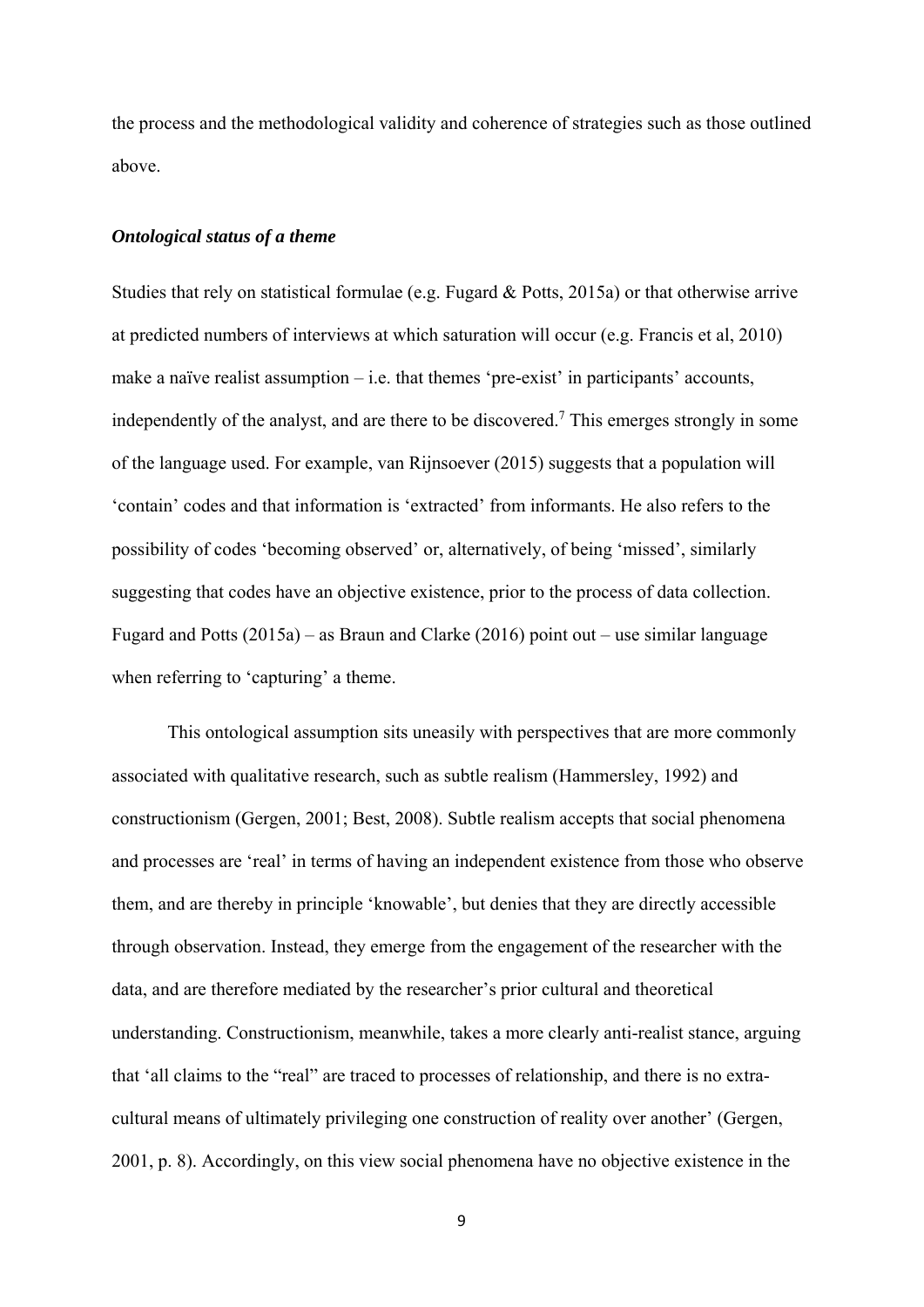external world, but are co-produced by analyst and informant. In neither perspective is a theme something to be 'discovered'.

These statistical and numerical approaches similarly assume that occurrences of a theme are fungible – they are deemed equivalent and interchangeable, regardless of the particular informant's account from which they may be generated, rather than as deriving their meaning and importance at least partly from the individuality of a person's account and the context in which it is set. In this way, data are decontextualized from participants' specific experiences or biographies, contrary to the spirit and mission of much qualitative research.

Linked to this, as Byrne (2015) points out in relation to Fugard and Potts' (2015a) paper, is a view of a theme as being in some sense an attribute of an individual. A one-to-one relationship appears to be posited between the participant and the theme, much as a respondent might be represented by a value on a particular variable in a more quantitative approach to research. Similarly, when Tran et al (2016, p. 91) suggest that 'enriching an initial sample with patients representing different characteristics would improve the number of themes identified,' the implication is that particular themes are directly generated by specific, identifiable characteristics of members of the sample, or possibly by definable subgroups of the sample. This understanding seems closer to a survey approach to research than a form of qualitative research in which participants exemplify, but are not reducible to, more abstract theoretical constructs, and in which such constructs are not generated by, or otherwise 'tied' to, individual attributes. In a similar way, any approach that attempts to determine sampling *a priori* in terms of the number of participants is liable to overemphasize the individual as the relevant unit. As Sandelowski (1995) points out, sample size can be thought of in terms of the number of *events*, *incidents* and *experiences*, not solely in terms of the number of *participants*. Accordingly, her recommendations regarding sample size make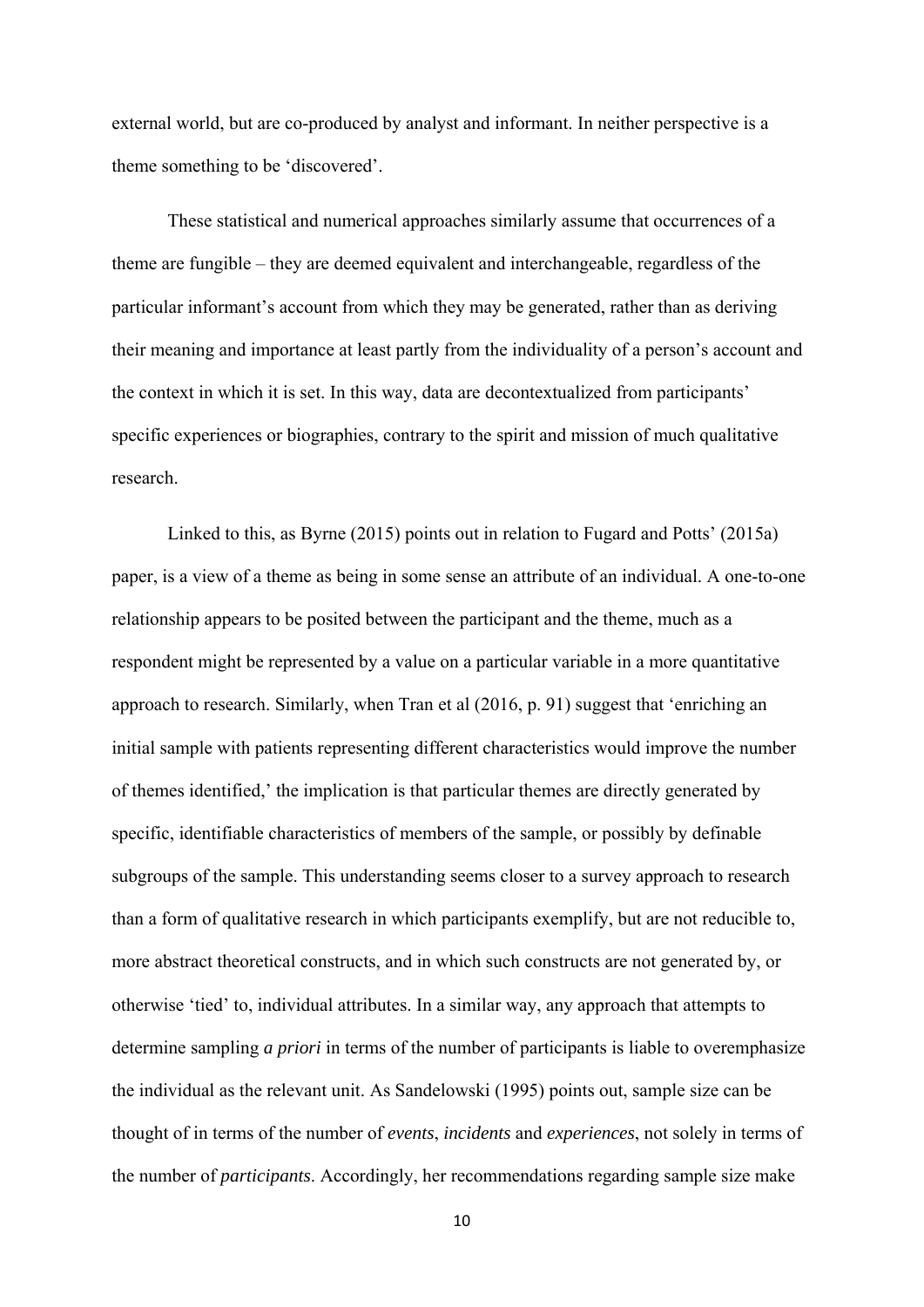reference to the number of descriptions of an experience rather than simply the number of informants. Adaptive sampling decisions based on saturation can accommodate these differing types of data, but strategies that predetermine a sample size purely in terms of the number of individual informants would struggle to do so.

## *Themes as 'instances'*

When it is specified that a number of occurrences of a theme can be identified with a given level of confidence (e.g. Fugard & Potts, 2015a) or that a given number of interviews would be required in order to achieve saturation (e.g. Guest et al, 2006), an assumption is made that how a theme is defined is constant throughout the study, and that on this basis occurrences of a theme can be enumerated in a straightforward manner. However, what is considered to be an 'instance' of a theme might change over the process of data collection and analysis in line with changes in the researcher's understanding of the underlying theoretical concept that occur as insights develop. Furthermore, the extent to which a particular theme is considered to be important or relevant may change as data accumulate during a study (Kerr, Nixon & Wild, 2010; Emmel, 2013; Hammersley, 2015).

Accumulating instances of a theme do not, therefore, contribute information or insights to the researcher in a consistent or linear way. Accordingly, an attempt to predict the point of saturation cannot be tied down to the number of interviews in which a theme occurs, as it will also depend on the way in which, and the degree to which, each occurrence of a theme in successive interviews informs and modifies a deeper conceptual understanding of the theme concerned. As Becker (2012, p.15) notes, 'the number of interviews you need will change from day to day as you learn more and revise your ideas'. Hammersley (2015, p. 688) also points out that the qualitative researcher's focus is often not so much on *how many* informants are sampled, but on *which* informants are sampled, in terms of the 'fruitful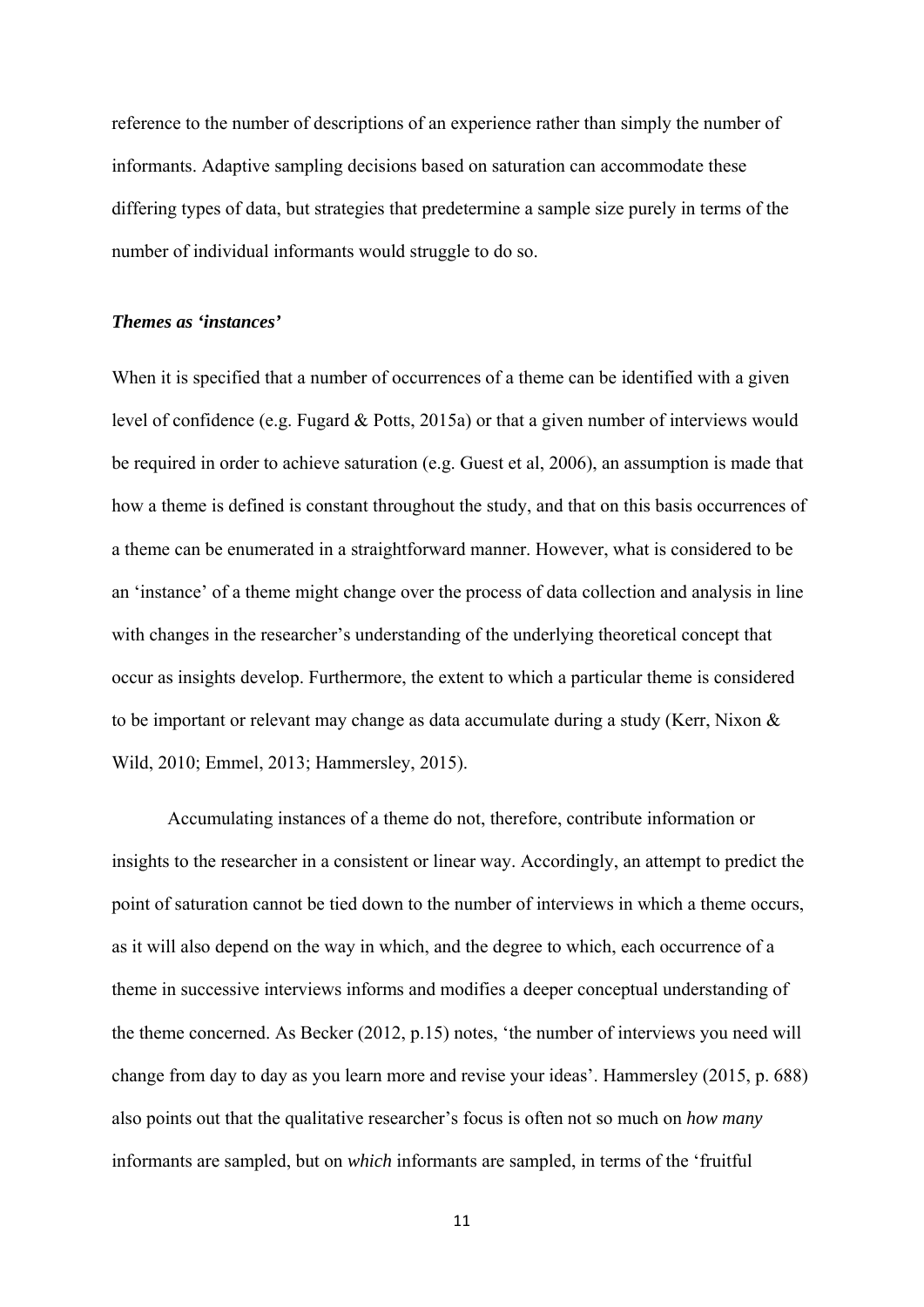development of the emerging theory.' Hence, the development of a nuanced analysis depends upon how accumulating occurrences (and accompanying variations) of a theme assist in providing theoretical insights. Some accounts will contribute more to this process than others, and aiming only for a *number* of such accounts is therefore inadequate as a basis for determining sample size.

Statistical approaches to sample size calculation, and those such as Francis et al's (2010) that are centred on the empirical determination of saturation, focus explicitly on the *number* of instances of a theme. In the first case, the focus is on the number of participants required to identify *at least one* occurrence of a theme, whilst in the second it is on the number of interviews required in order to identify *no additional* such occurrences. Themes are thereby conceptualized only at the level of instances, rather than in the context of a broader analytical framework in which the concern would be not only with enumerable instances of a theme, but also with the way in which meaning is developed within a theme, and through the relationship between themes. For example, taking a grounded theory approach in a study of chronic pain, Howell (1994) describes the progressive development of analytical categories through the process of analysis, from more descriptive lower-order categories to more abstract higher-order categories. In contrast, statistical approaches appear to operate solely at the level of lower-order, descriptive themes and do not take account of the further development or elaboration of higher-order themes during analysis. Hence, the more that themes are regarded as holding interpretive, rather than descriptive, meaning, the less applicable will be an approach to sample size conceived in terms of instances.<sup>8</sup>

A further implication of statistical and empirical approaches to sample size is that the possibility of identifying instances of a theme is taken to be the same across members of the sample. If a specific number of participants is stated in advance of data collection in order to identify a theme, or a particular number of themes, with a stated degree of probability, it is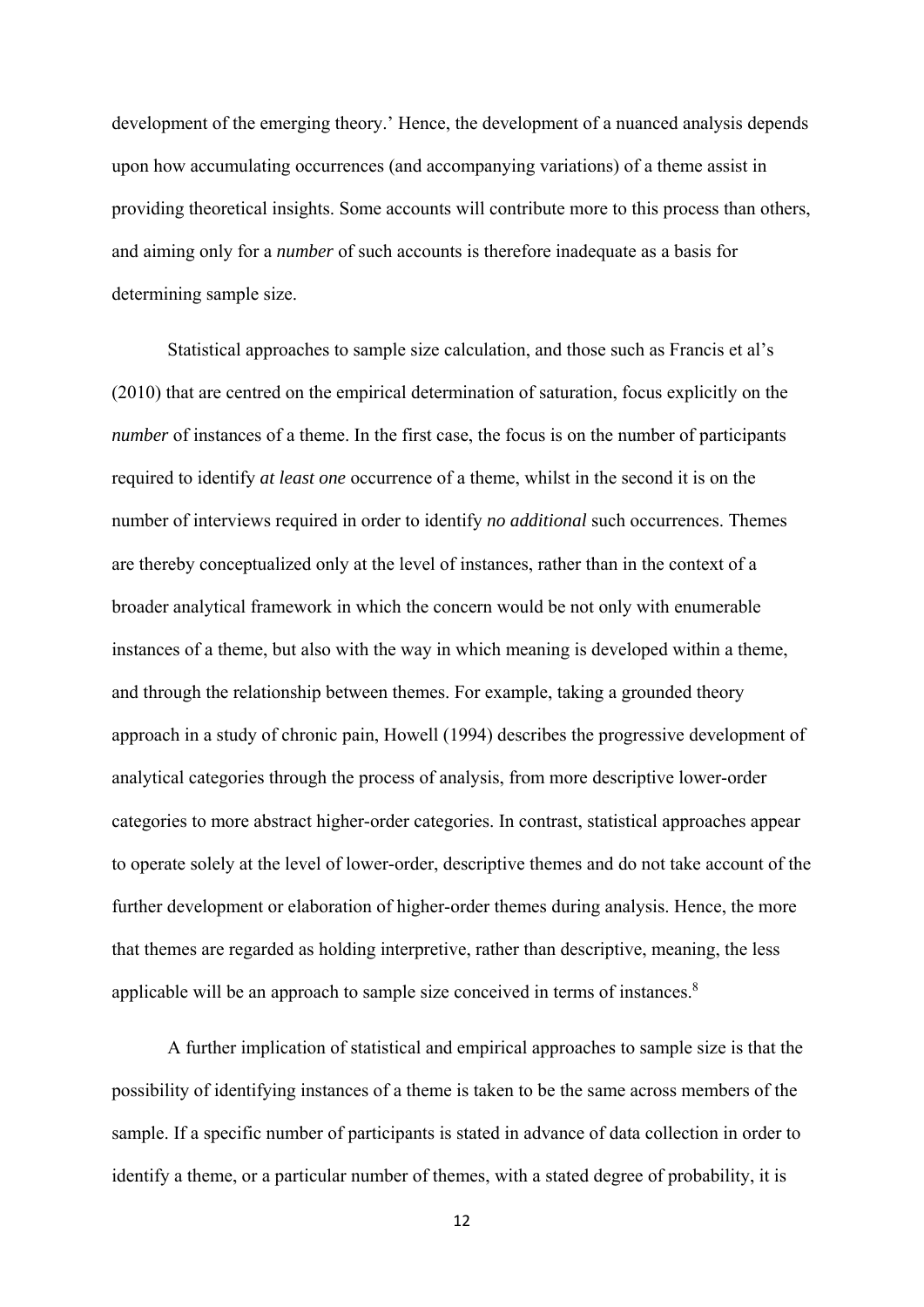assumed that an occurrence of each theme can potentially be derived from each participant's account. However, this assumption will not necessarily apply in qualitative research. It is quite possible that some lower-order themes will be potentially identifiable in the accounts of some participants but may be extremely unlikely to occur in others. For example, in a study of physical activity and chronic pain, Richardson, Moore, Bernard, Jordan and Sim (2015) interviewed individuals who had either no pain, pain that did not interfere with their lives, or pain that did interfere. Themes relating to physical activity, social activity and a notion of 'involvement' were more commonly exemplified in the accounts of informants reporting pain without interference than in those informants reporting pain with interference. Only if one assumes a certain commonality of experience or perspective can one regard all participants as potentially contributing to a pre-identified theme.<sup>9</sup>

#### *The analytical context*

One of the most striking methodological aspects of many attempts to determine sample size *a priori* is their reliance on a deductive approach to analysis; i.e. one that relies wholly or predominantly on applying pre-identified themes to the data, rather than allowing these to emerge inductively.<sup>10</sup> Indeed, Francis et al (2010) are clear that their method is intended to apply to theory-driven themes.<sup>11</sup> This approach may lend itself, at least partially, to a method such as framework analysis (Ritchie & Spencer 1994), in which some or all themes are determined ahead of data analysis, or more broadly any approach in which a coding scheme is generated in the first few interviews and then applied to the analysis of subsequent interviews, as in Guest et al's (2006) and Ando et al's (2014) studies. However, attempts to pre-specify sample size – in other than a purely pragmatic way – in advance for a study in which analysis is intended to be inductive is essentially contradictory. If an understanding of the number and the nature of themes proceeds *pari passu* with the process of analysis, one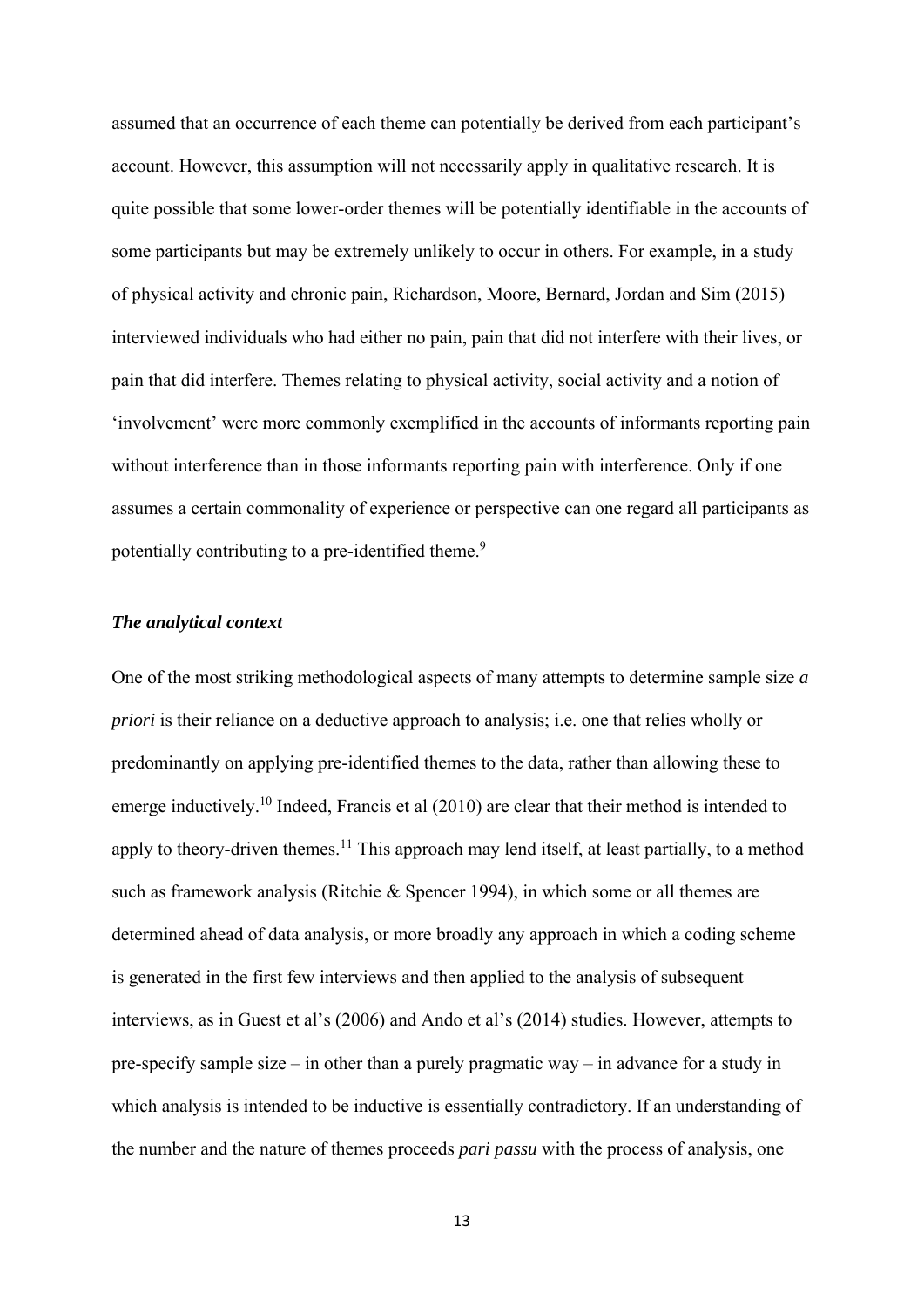cannot meaningfully predict at the outset the point at which this understanding will be adequate.

The conceptual models of Morse (2000) and Malterud et al (2016), which stress the particular characteristics of individual studies as crucial to adequate sample size, avoid many of the shortcomings or questionable assumptions associated with the more empirical approaches. Thus, Malterud et al (2016) reject the use of formulae to calculate sample size in qualitative research, and acknowledge that initial assessments of sample size should be revisited during a study. However, there are other respects in which this conceptual approach is questionable. A basic premise of Malterud et al's (2016, p. 1754) model is that 'tools to guide sample size should not rely on procedures from a specific analysis method, but rest on shared methodological principles'. First, this claim is contestable. As a method of analysis will be at least partly determined by the nature of the research question, which will in turn be based on a particular philosophical perspective, it is likely that sample size *will* be related to particular analytical procedures. For example, adopting an approach based on interpretive phenomenological analysis, with its focus on cases (Smith, Flowers & Larkin, 2009), may have very different implications for sample size from one based on qualitative content analysis (Granaheim and Lundman, 2004; Schreier, 2014), or one based on conversation analysis (Grundy, 2008; Clift, 2016). This point can be illustrated further by focusing on Morse's (2000) discussion of shadowed data as a determinant of sample size. Shadowed data occur when:

'[i]n addition to talking about their own experience, participants may discuss the experience of others, how their experience resembles or differs from others, and why… The use of shadowed data… provides the investigator with some idea of the range of experiences and the domain of the phenomena beyond the single person's individual experience, and it provides some explanation of the rationale for these differences'. (Morse, 2000, p. 4)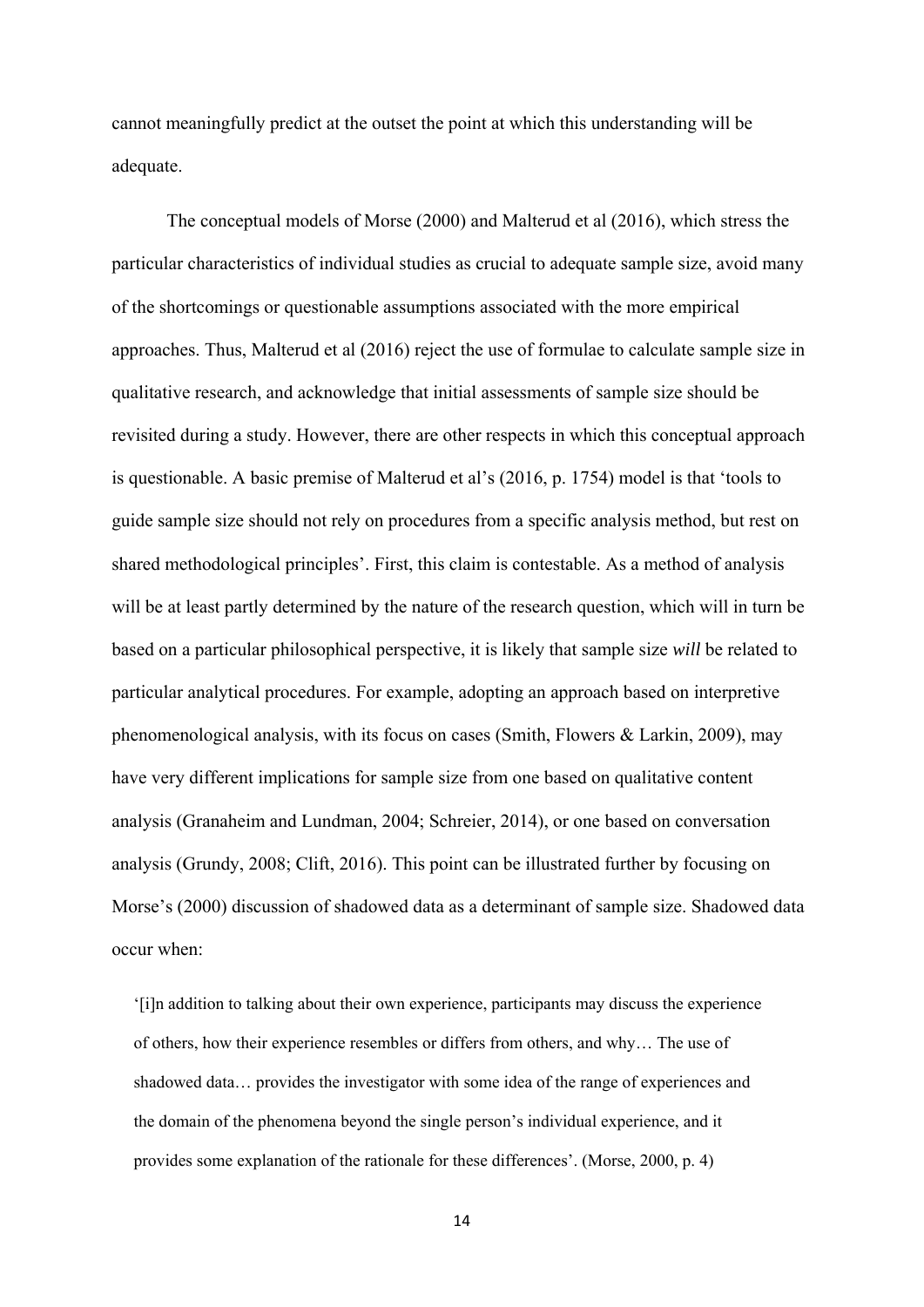The way in which, and the extent to which, such shadowed data will influence sample size is not straightforward, and will depend upon the specific approach to analysis that is undertaken. If, in the context of an ethnographic study, analysis is directed at understanding how individuals contribute to and partake of a particular culture or set of social practices, there is a sense (albeit limited, perhaps) in which one person's account may tell us something about the experiences of others and the way in which these differ, and thereby influence the sample size. In contrast, an analysis founded on more phenomenological principles may simply regard an informant's discussion of others' experiences as elaborating that individual's own particular perspective, rather than providing insight into what others experience or perceive. The effect on sample size is very different in each case. In the ethnographic approach, shadowed data may affect sample size in terms of the number of different perspectives that are represented in the data, whereas in the phenomenological approach the effect on sample size is mediated through the richness of the data obtained from an individual informant.

Second, the insistence on 'shared methodological principles' suggests a form of methodological unity that sits uneasily within qualitative research. Malterud et al (2016) seem to assume that the various dimensions of 'information power', and hence of sample size, operate in a uniform and predictable way. No doubt there is a *tendency* for a study with broad aims to require a larger sample than one with narrower aims, but is this a matter of necessity? Might it not have to do with the *nature* of these aims, rather than just their breadth? It is argued that 'a researcher who never challenges his or her participant runs the risk of developing empirical data holding low information power, which, during analysis, only reproduces what is known from before' (Malterud et al, 2016, p. 1756). This seems to be a very broad claim, and assumes a false orthodoxy in interviewing. In a narrative approach to interviewing, for example, a technique of challenging might be inimical, rather than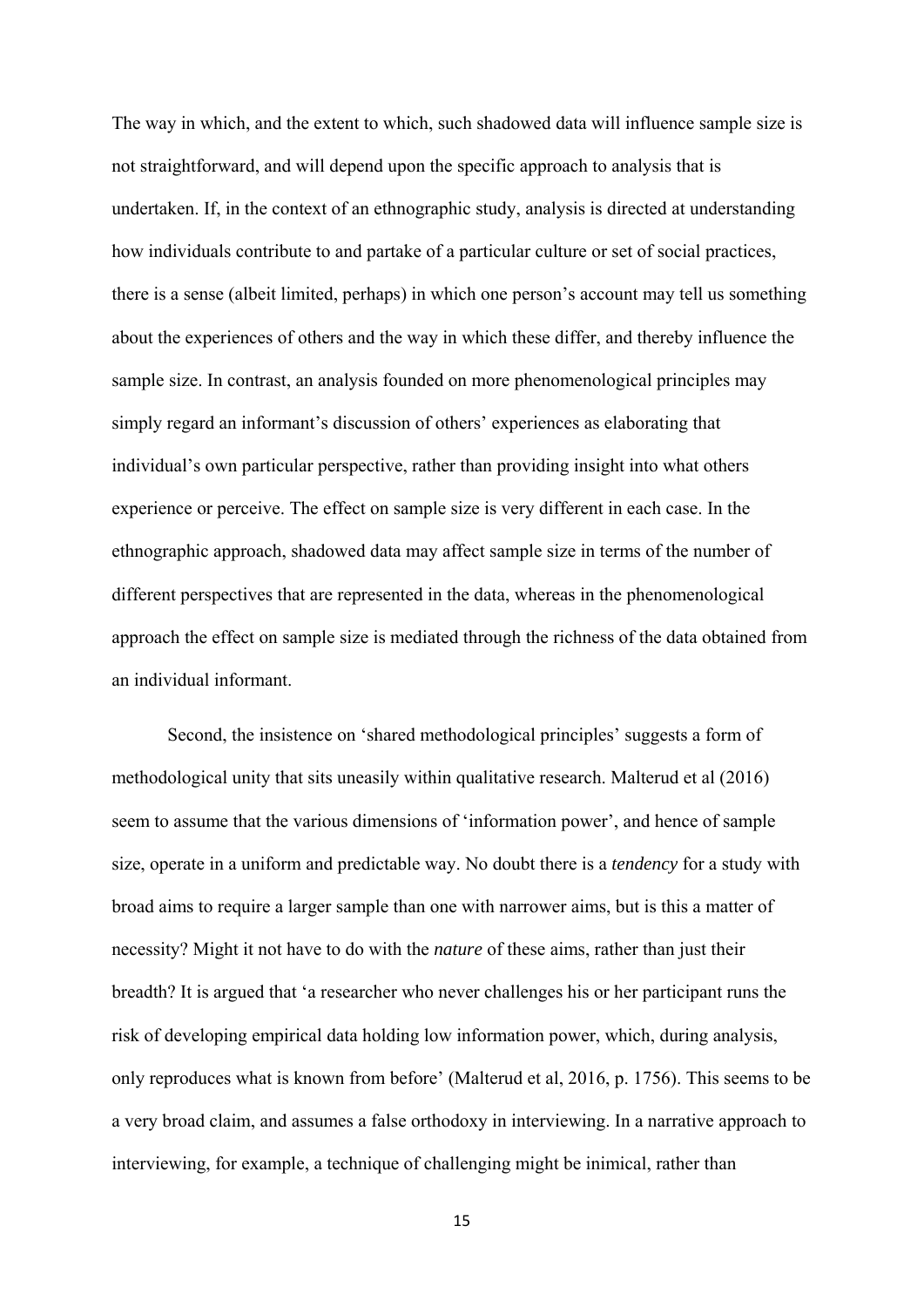conducive, to obtaining insightful data. For example, it would sit uneasily within the 'receptive' approach to narrative interviewing described by Wengraf (2009), which is characterized by minimal intervention on the part of the researcher, so as to permit the informant to unfold his or her story freely and spontaneously. Here, following a single initial question, any interventions by the researcher are 'effectively limited to facilitative noises and non-verbal support' (Wengraf, 2009, p. 113). This non-directive style of narrative interview is also reflected in Chase's (2005) characterization of the research relationship as one of narrator and listener, rather than informant and interviewer.

The way in which adequacy of sample size is conceptualized can also suggest an approach to analysis that has little resonance with qualitative research. The focus on instances, discussed earlier, encourages an undue emphasis on a process of enumeration in qualitative data analysis. Admittedly, authors such as Silverman (1985) and Dey (1993) have argued convincingly that deriving theoretical insights from qualitative data may at times depend upon some form of basic quantification. Dey (1993, p. 179), for example, maintains that 'it is difficult to see how, in practice, it is possible to identify associations between categories or to assess the strength of relationships without recourse to a numerical evaluation'. However, it is hard to see this type of enumeration as playing more than an ancillary role in qualitative data analysis. As argued earlier, a meaningful analysis will ultimately depend upon the nature and meaning of concepts expressed in the data, not their prevalence, frequency or typicality. Moreover, it is dangerous to equate the number of instances straightforwardly with some measure of analytical importance, as van Rijnsoever (2015, p. 12) appears to when suggesting that 'to enhance the credibility of the research, it is possible to aim deliberately for a minimum number of observations of each code.'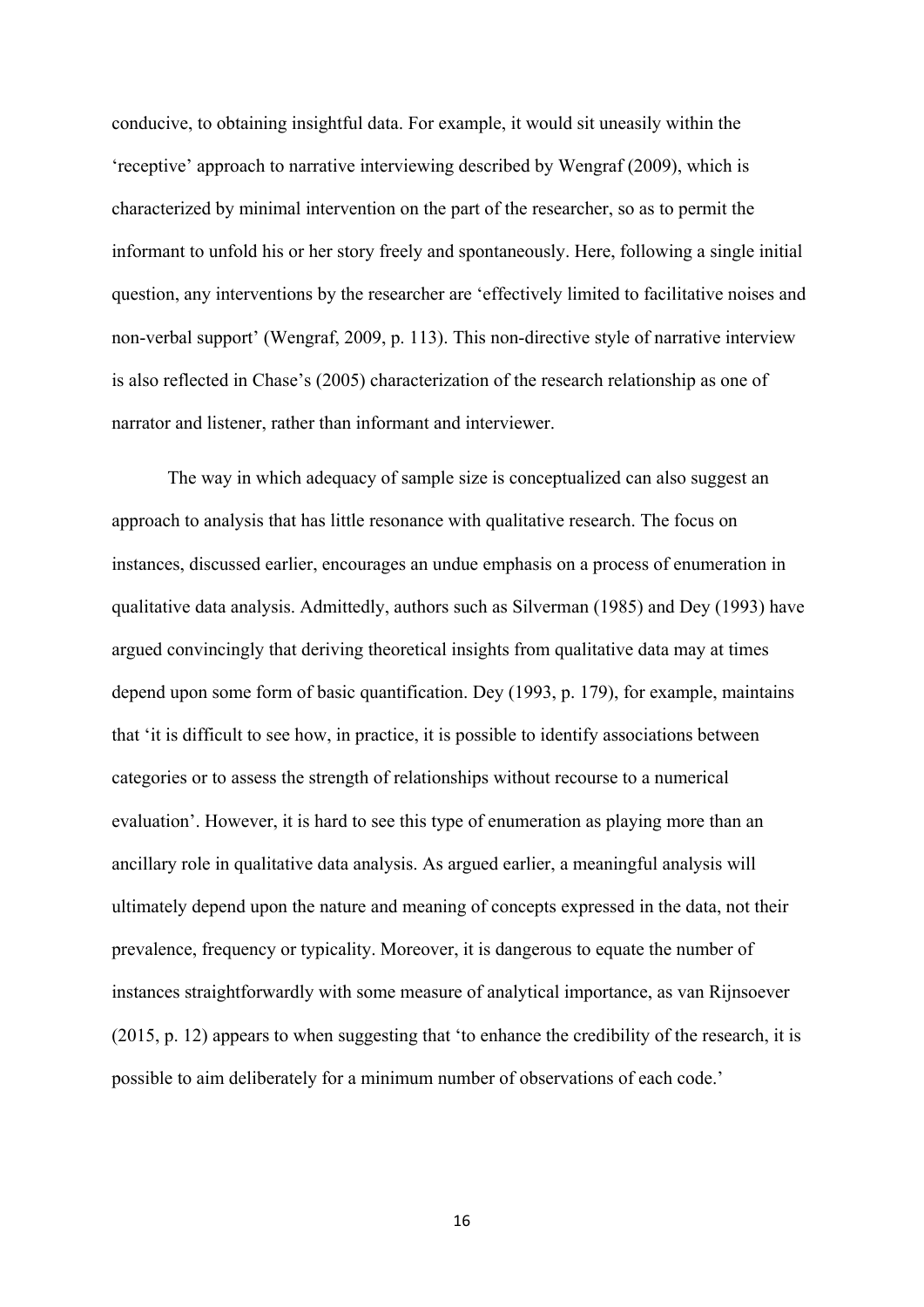#### *Diversity of the participants*

Some of the rules of thumb in Table 1 refer to the notion of homogeneity, suggesting that this may influence the required sample size. It is indeed reasonable to think that sampling in qualitative research needs to take account of the differing characteristics, or the diversity of experience, in those who are the focus of the study, and that the greater their supposed heterogeneity, the larger the number of participants that should be included. On occasions, this way of thinking may inform *a priori* judgments. A study intending to explore how the experience of an illness is gendered may, for example, foresee analytical comparisons between men's and women's perspectives and determine the number of informants accordingly. Equally, and perhaps more likely, a sense of heterogeneity may emerge from participants' accounts during the process of data analysis, and may appropriately inform the number of participants sampled in line with the principles of theoretical sampling (Glaser & Strauss, 1967).

In both cases, however, what underlies this consideration is not some notion of empirical representativeness – as might be the case in survey research – but rather a concern 'to generate a full range of variation in the set of descriptions to be used in analysing a phenomenon' (Polkinghorne, 1989, p. 48). The homogeneity of the sample does not, therefore, drive sample size in the same way as in quantitative research, where the principal concern is with minimizing random sampling error (Barnett, 2002).

#### *Determinants of sample size as interdependent*

Malterud et al's (2016) and Morse's (2000) models present the various determinants of sample size as if they operate independently and thus summatively. Hence, Malterud et al (2016, p. 1756) argue: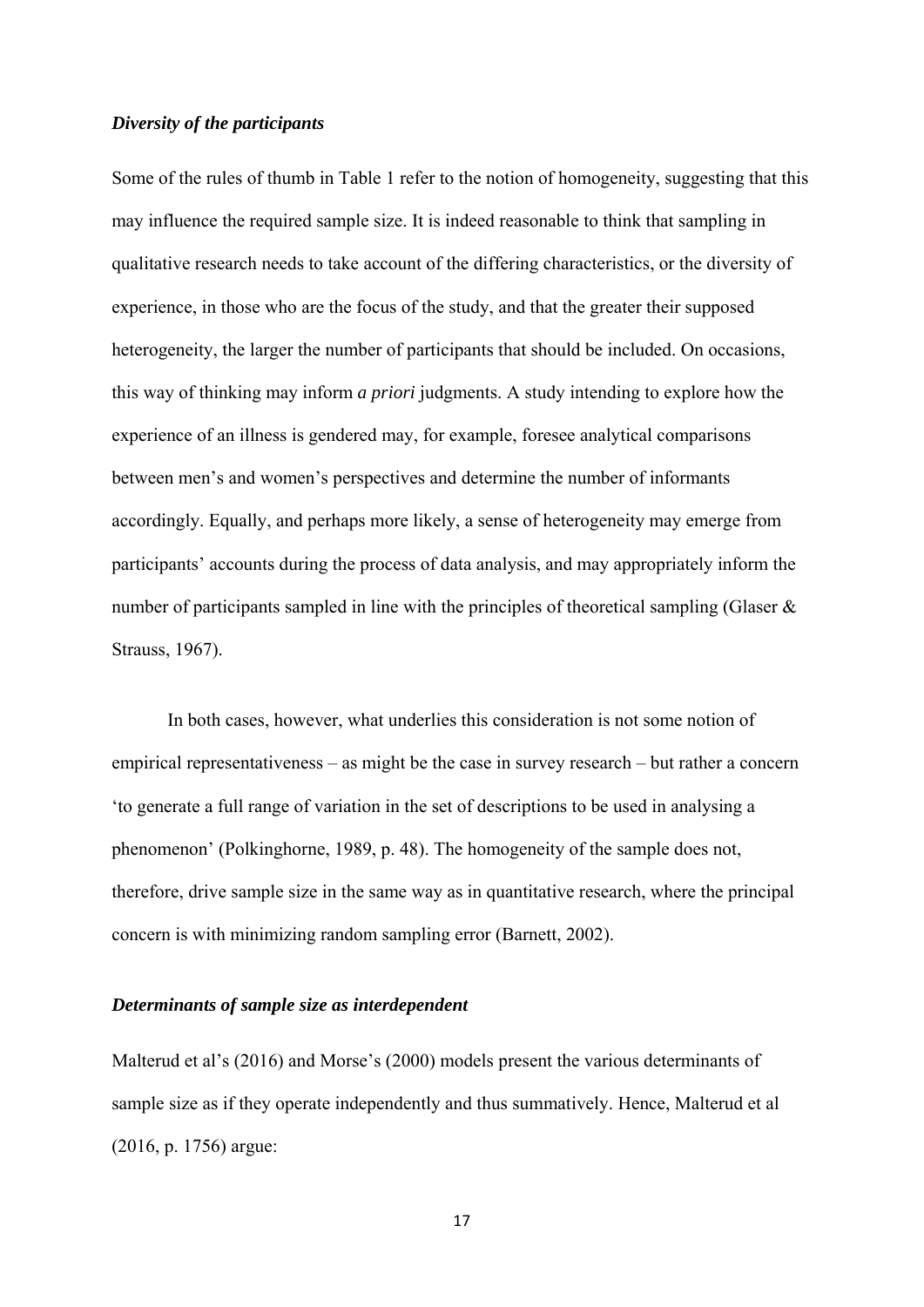A study will *need the least amount of participants* when the study aim is narrow, if the combination of participants is highly specific for the study aim, if it is supported by established theory, if the interview dialogue is strong, and if the analysis includes longitudinal in-depth exploration of narratives or discourse details.<sup>12</sup>

It is, however, conceivable that in some instances these determinants will interact. Hence, the factors influencing sample size may well not be independent, and the extent to which one particular dimension is present in a study will influence the extent to which some or all of the others influence the required sample size. Morse (2000, pp. 3–4) considers separately the effect of the scope of the study ('the broader the scope of the research question, the longer it will take to reach saturation') and the effect of the topic of the study ('If the topic being studied is obvious and clear, and the information is easily obtained in the interviews, then fewer participants are needed than if the topic is below the surface and intriguing and difficult to grab'). However, a study whose scope is broad may conceivably address either an obvious topic or one that is below the surface, as may one whose scope is narrower. The effect of the scope of the study cannot therefore be considered separately from that of the topic – and how, and to what extent, this occurs cannot be readily judged in advance of undertaking the study. Consequently, it may not be realistic to rely on generic determinants of sample size – except as very provisional guidance or as 'springboards' for one's thinking (Bryman, 2012, p. 19) – but instead take a more particularistic focus on the specific characteristics in the study at hand, and the way in which these inter-relate.

## *Statistical assumptions*

If we turn to the approaches that employ statistical methods to calculate sample size, these make a number of specific assumptions. First, as part of the probabilistic model they assume that occurrences of a theme are statistically independent  $-$  i.e. that the identification of a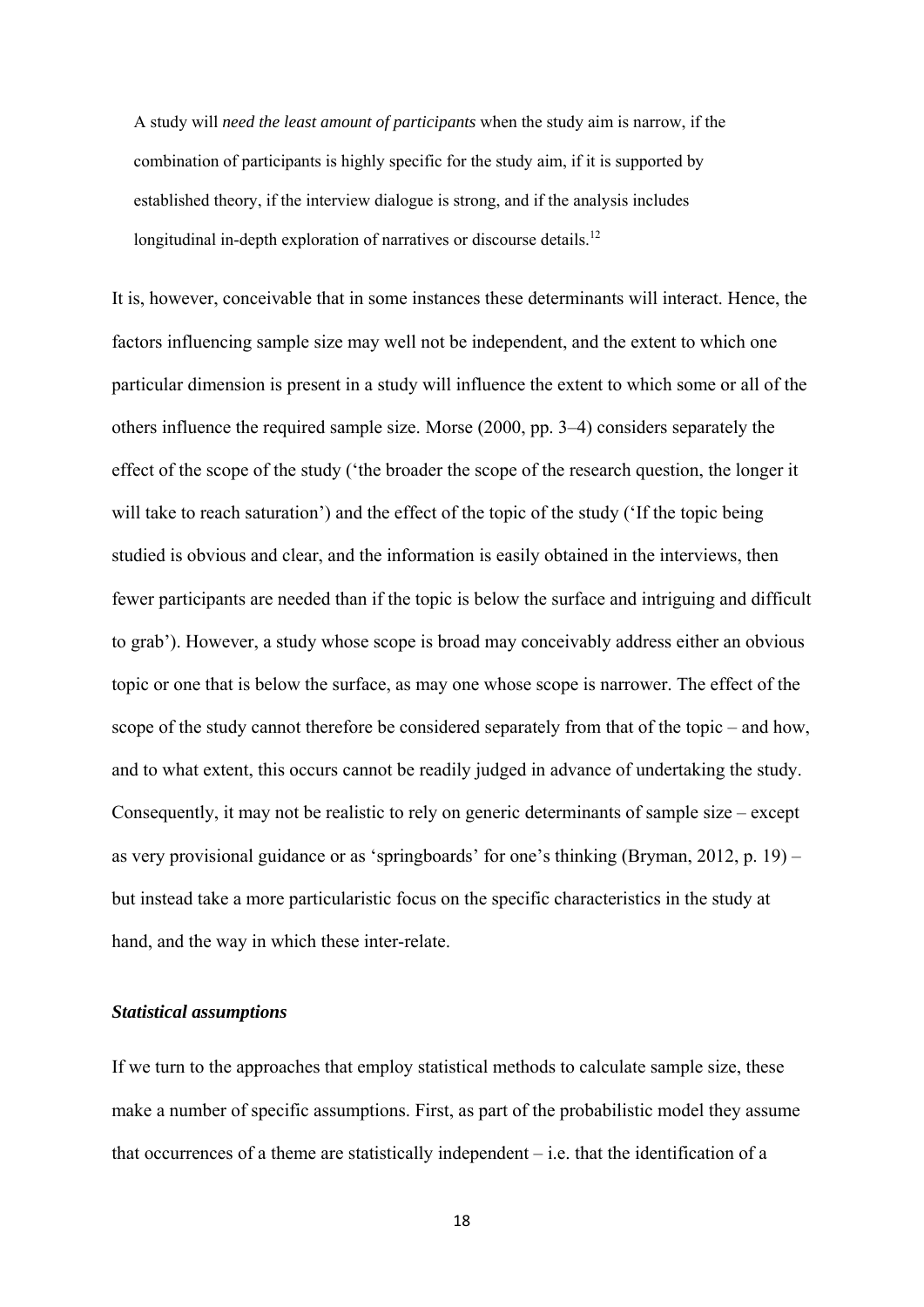theme in the account of one informant does not influence, and is not influenced by, its occurrence in any other informant. This is unlikely to be the case. As suggested earlier, within a study a theme may be more likely to arise from the accounts of certain informants than of certain other informants. For example, in a study conducted within a particular community or organization, particular relationships or shared experiences involving a number of participants may suggest that the accounts of these particular individuals will evoke similar concepts. The statistical basis of the sample size calculation will be affected accordingly. In a similar way, if a process of snowball sampling is adopted – as commonly occurs in qualitative research (Noy, 2008) – the use of social networks or prior relationships to identify additional informants almost guarantees that themes will not be independent. Additionally, interest may centre on how a theme is repeatedly exemplified by an individual informant's account, not merely with the presence of themes across accounts – these occurrences *within* an informant will similarly not be independent.

Second, these statistical calculations rely upon a posited underlying probability distribution, such as the binomial distribution. So, if a theme is considered to have a prevalence of 15% in the population, and the researcher wishes to be 95% confident of finding at least one occurrence of this theme, the following formula (where 'ln' denotes natural logarithm) will provide the minimum number of informants required (Viechtbauer et al, 2015):

$$
n = \frac{\ln(1-.95)}{\ln(1-.15)} = 19
$$

A consequence of this is that the sample of informants in any study based on such a calculation should reflect this hypothesized probability distribution. If, however, the actual prevalence differs from that assumed, the calculation of the minimum number of informants will not be valid – e.g. if the prevalence of the theme is actually 10% rather than 15%, the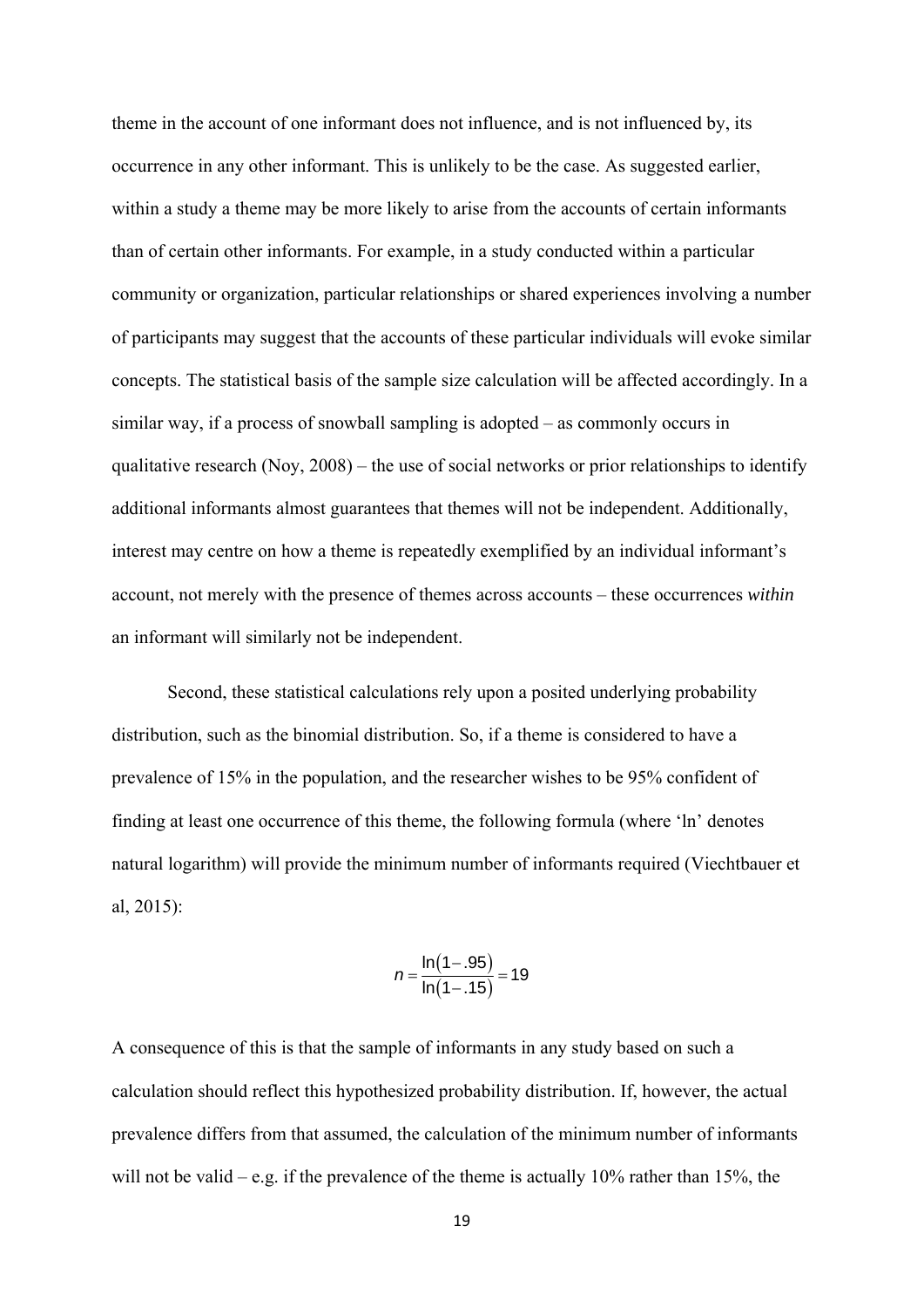appropriate number of informants would be 29. Furthermore, using a hypothesized distribution requires a random sampling procedure. Not only is random sampling impracticable in most qualitative research, but a notable drawback is that such a prescribed method also rules out any form of sampling – such as purposive (Mason, 2002) or theoretical (Glaser & Strauss, 1967) sampling – that adjusts the selection of cases adaptively during analysis in relation to developing insights or other emergent features of the study.

Directly linked to this is a third assumption: that the prevalence of a theme (e.g. Fugard & Potts, 2015a; Galvin, 2015) and/or the number of themes (e.g. van Rijnsoever, 2015) can be estimated at the outset. This is probably only possible with clearly defined *a priori* themes within a deductive framework, and certainly not in an inductive approach to analysis. In the latter, not only are themes liable to be unknown at the outset, but any that are known will be subject to refinement or re-definition as the study proceeds, largely precluding any prior sense of their prevalence.

#### *An assumption of generality*

Statistical approaches to sample size assume that the basis on which the calculation is made – e.g. the prevalence of a theme – should be transferable to the context of a new study. Moreover, when Fugard and Potts (2015a, p. 671) note that 'for any given study, the saturation point may vary, making planning difficult', they see this as a problem to be overcome, rather than as a reflection of the individuality of specific studies.

This notion of generality also underlies some of the other approaches that have been considered. Establishing guidelines on the basis of past experience with 'similar' studies runs the risk of assuming a false homogeneity among studies, even with the same methodological or analytical tradition. Studies carried out from the perspective of interpretative phenomenological analysis, for example, will clearly have something in common, but there is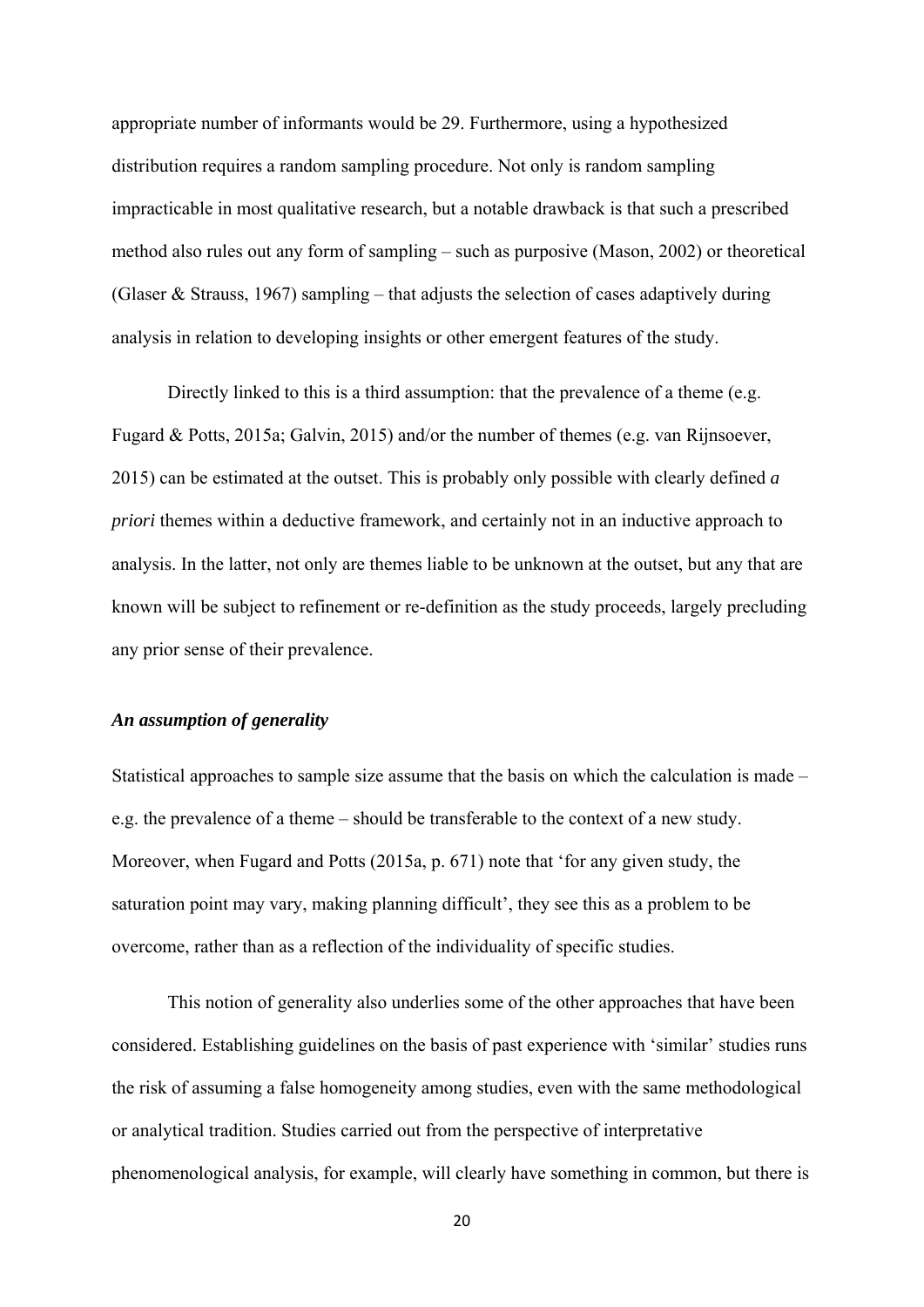a danger of overstating their similarity and overlooking the unique features of individual studies, in response to which an apparently equivalent methodology may take quite a different form or emphasis. Similarly, empirical studies, such as those by Ando et al (2014), Francis et al (2010) and Guest et al (2006, 2016), are conducted in particular contexts, with specific samples: Ando et al (2014) interviewed individuals with multiple sclerosis, whilst Guest et al (2006) used data from sex workers in Africa. The generality of the figures they derive for sample size may therefore be limited (as the authors often admit), and this undercuts their usefulness in relation to future studies in which the topic, context or population of the study may differ. Moreover, this is not just a matter of generalizability. Ignoring the unique features of a particular study goes against the contextual orientation of most qualitative research.

# **Discussion**

It is not difficult to understand the desire of many researchers undertaking qualitative research to pursue methods for determining sample size *a priori*, given requirements of funding bodies, the practicalities of managing time and resources, and perhaps, amongst some, a desire to reduce the perceived 'messiness' of subjective judgements about sampling by introducing a degree of standardization. We have critiqued four main approaches to determining sample size identified in the literature. We have argued that what appears common to all of these different approaches are problematic assumptions of uniformity across different qualitative methods.

Both statistical approaches to determining sample size and empirically-derived guidelines appear to suggest a degree of uniformity in the identification of a theme, in terms of the assumption of a direct relationship between the number of participants and the number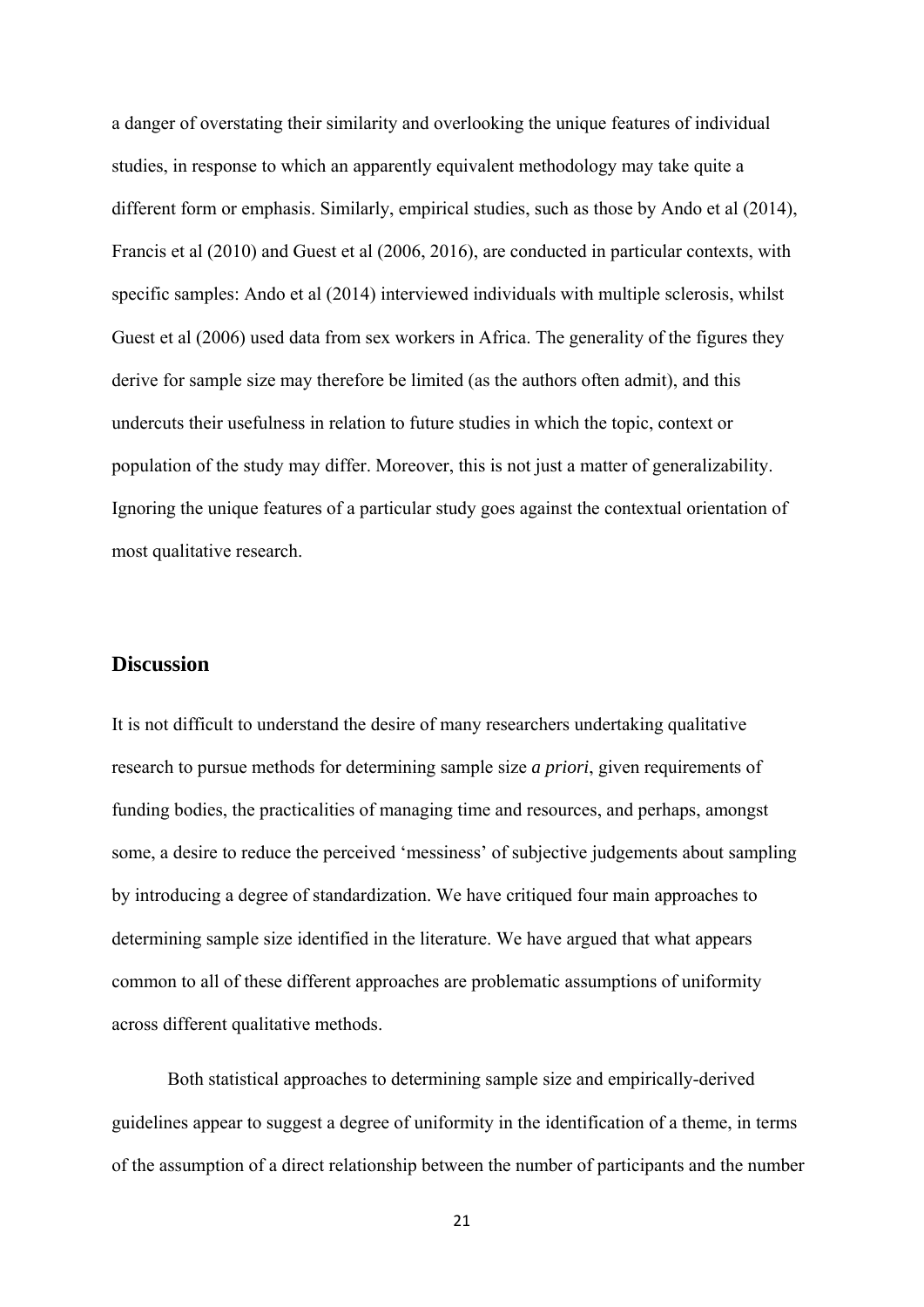of identified instances of a theme. In such approaches, the number of instances of a theme appears to be most significant, rather than the theoretical insights these instances offer in relation to the theme concerned. We have argued that such models appear more suited to deductive approaches to analysis in which themes are predefined, and appear somewhat incompatible with more exploratory, inductive approaches in which sampling decisions are guided by a principle such as saturation.

 Conceptual model approaches such as that proposed by Malterud et al (2016) are perhaps more suited to an inductive methodology – they argue that judgments on sample size 'should be stepwise revisited along the research process and not definitely decided in advance' (2016, p. 1757). However, the model they propose does not elaborate on this idea, and an assessment of the 'information power' of a sample from the initial point of designing the study does appear to place more emphasis on *a priori* decision-making, even if such decisions are not set in stone. Malterud et al (2016) also make the questionable assumption of a degree of standardization across qualitative methods – that there is a set of shared principles spanning different study designs and analytic frameworks. Additionally, like statistical formulae and empirically-derived guidelines, the notion of 'information power' appears, albeit implicitly, to adopt a realist assumption that data are somehow extracted from participants, suggesting the incremental gaining of objective information – an epistemological stance we have proposed is at odds with approaches that consider themes as being *developed* as part of an ongoing, interpretive analysis. Many of these approaches also assume a questionable homogeneity across studies – even within an identified methodological approach, as in the case of approaches based on rules of thumb – leading to an excessively generalist approach to sample size recommendations or calculations.

Researchers – particularly those working at the interpretive end of the spectrum of qualitative research – face a genuine challenge when seeking to justify sample sizes to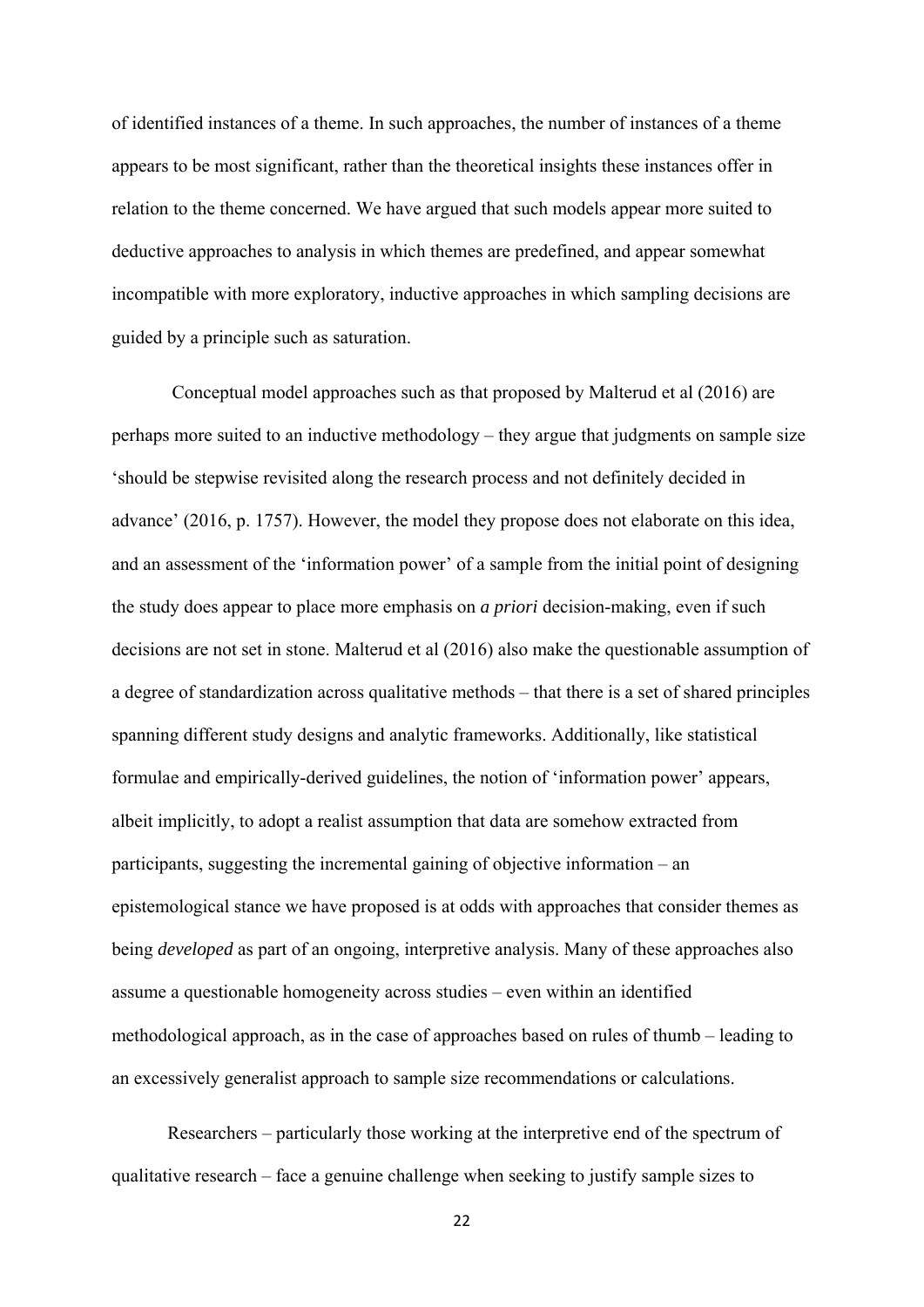funding bodies or ethical review committees. However, resorting to predictions or calculations that rest upon questionable assumptions, or that import inappropriate methodological or statistical principles from quantitative research, is an ill-advised response to this challenge. A preferable approach would be, perhaps, to address the pragmatic necessity of providing *some* indication of sample size by presenting an approximate, and very provisional, anticipated upper limit, without presenting an unwarranted empirical basis for such a figure or attempting precise predictions of a point of saturation, but with a clear caveat that a firm judgment of the number of participants ultimately required can only be reached once the study is underway. This can be further justified by including a clear explanation of how an adaptive approach to sample size fits with the inductive methodology adopted in the study, as well as an outline of how sample size decisions will be made during the course of the study – for example, the way in which saturation will be assessed and demonstrated in the research – thereby providing a rationale underpinned by clear methodological reasoning.

Whilst in this paper we have focused principally on sample size in relation to interview studies – reflecting the majority of literature in this field – we might propose that similar arguments be put to funding bodies and ethics committees regarding other methods of qualitative data collection; for instance, observation, diaries and visual methods. Although the nature of sampling decisions may be very different across these methods, much the same logic must hold that sampling decisions should be principally driven by methodological considerations over and above practical imperatives. Closer attention to sampling decisions in relation to these other types of qualitative data could be a fruitful area for further research.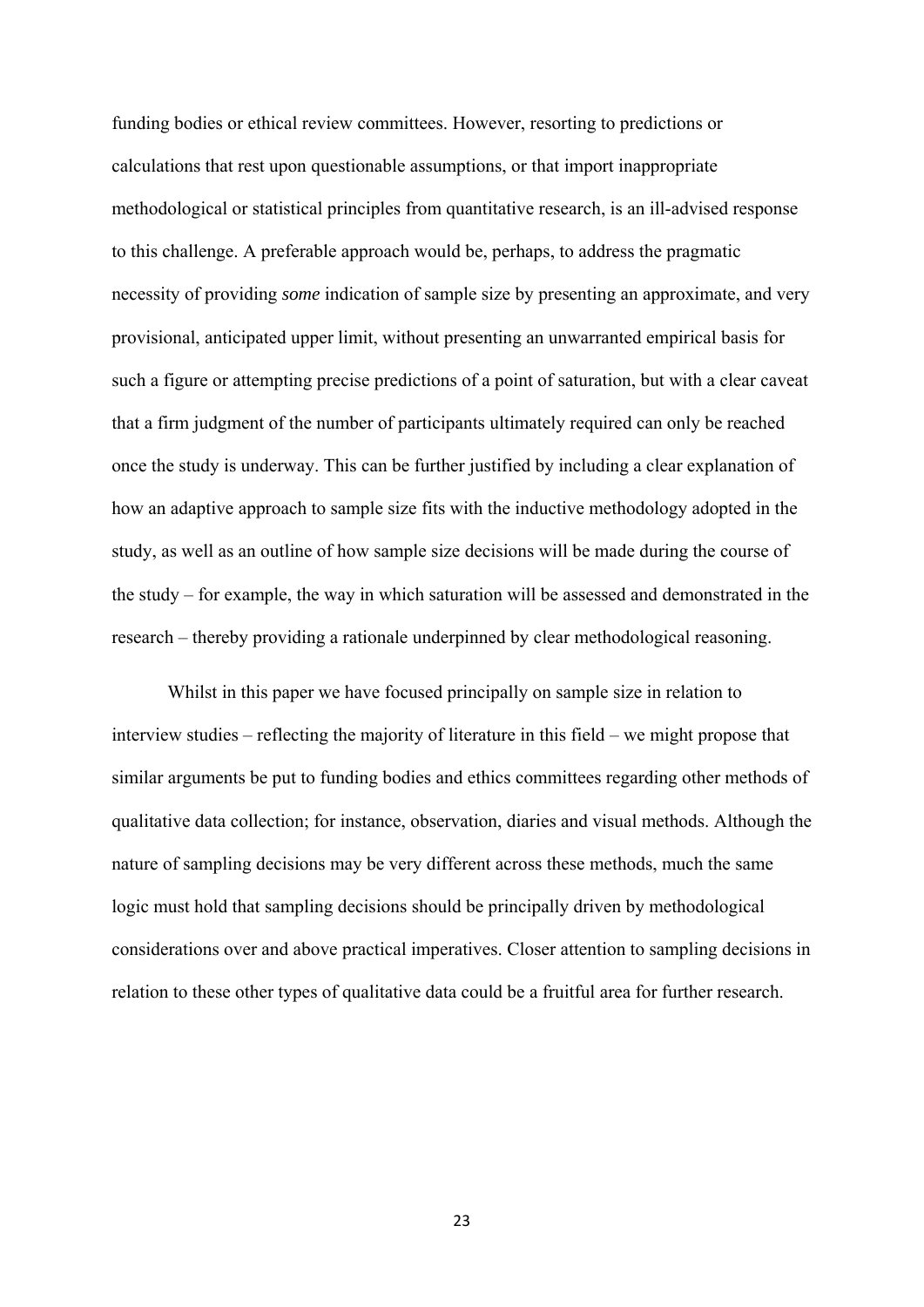# **Conclusion**

On this evidence, we believe that defining sample size *a priori* is inherently problematic in the case of inductive, exploratory research, which, by definition, looks to explore phenomena in relation to which we cannot identify the key themes in advance. In such an approach, specifying *a priori* how many participants will be needed to create sufficient understanding of what is as yet unknown is, in its essence, illogical (Saunders et al, 2017). Thus, whilst we acknowledge the practical imperative to give a rough estimation of sample size at the beginning of a study, we argue that the decision over what constitutes an adequate sample size to meet a study's aims is one that is necessarily a process of ongoing interpretation by the researcher. It is an iterative, context-dependent decision made during the analytical process as the researcher begins to develop an increasingly comprehensive picture of the developed themes, the relationship between these themes, and where the conceptual boundaries of these themes lie.

Moreover, although there is clearly a need to make a decision on the number of participants in a study by one means or another – whether through *a priori* determination or a more adaptive approach such as saturation – there is also a need to ensure that the whole issue of sample size does not assume a disproportionate prominence and overshadow other essential elements with the process of qualitative data collection and analysis. As Emmel (2013, p. 154) reminds us, 'it is not the number of cases that matters, it is what you do with them that counts.'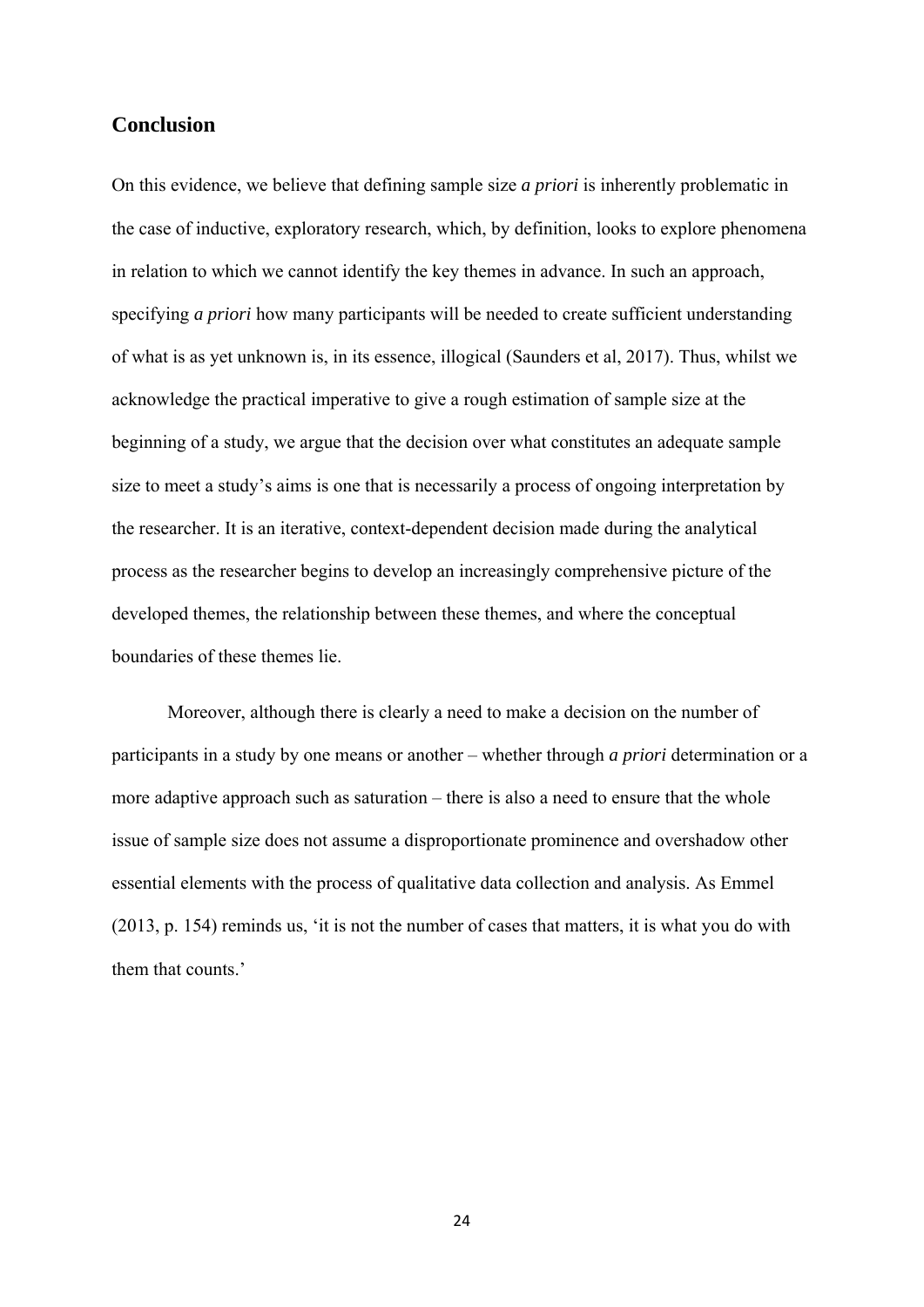<sup>1</sup> We use this term broadly, to embrace 'codes', 'categories', and similar terms.

<sup>2</sup> Some such recommendations relate not to the number of informants but to the number of interviews with an individual informant. For example, Spradley (1979:51) recommends at least six to seven one-hour interviewsfor an ethnographic study.

<sup>3</sup> Although these authors indicate that their model applies to the planning of a study, it is not solely focussed on the prior determination of sample size; they note that the adequacy of the sample size should be continuously reassessed during a study.

<sup>4</sup> The binomial distribution is a probability distribution used for binary variables, i.e. those in which an observation can take one of two possible values, such as 'present' versus 'absent'.

<sup>5</sup> Monte Carlo simulations estimate the sampling distribution of a particular statistic by drawing numerous random samples from a stimulated population of values (Mooney, 2004).

<sup>6</sup> More specifically, a theme accumulation curve was constructed, such that a value of 0.05 for this curve (i.e. one new theme for each 20 additional participants) allowed 97.5% of themes to be identified whilst limiting the inclusion of further participants who would not yield further themes; this was proposed as a possible stopping criterion for sampling.

<sup>7</sup> Interestingly, an early example of this approach (Romney, Weller and Batchelder 1986) focused on calculating the number of participants in terms of investigating their *knowledge –* the truth or falsity of their responses to specific questions. Moving from this to matters of belief or experience, on which qualitative research characteristically focuses, is questionable.

<sup>8</sup> Hagaman and Wutich (2017) are, however, explicit that their themes are descriptive.

<sup>9</sup> Higher-order themes, owing to their greater theoretical abstraction and the fact that they are likely to subsume a number of lower-order themes, might be more readily assumed to encompass most or all accounts. However, these numerical and statistical approaches to sample size tend to focus on lower-order themes.

 $10$  The identification of themes by an inductive process is most commonly associated with grounded theory (Glaser and Strauss, 1967). Initially, the process of analysis in grounded theory is indeed inductive, but as theoretical categories evolve, a more abductive logic is employed whereby instances of data are related to the theoretical category with which they best fit (Charmaz, 2009), thereby allowing these categories to be further developed and refined. Accordingly, we are using 'inductive' in a broad rather than a narrow sense.

<sup>11</sup> Curiously, despite proposing that codes can be foreknown in terms of their number and probability of occurrence, van Rijnsoever (2015) sets his approach within an inductive approach, aligned with the principles of grounded theory.

<sup>12</sup> Malterud et al (2016:1754) acknowledge that the determinants may have a 'mutual impact on each other', but this is not explicated within the model that they propose.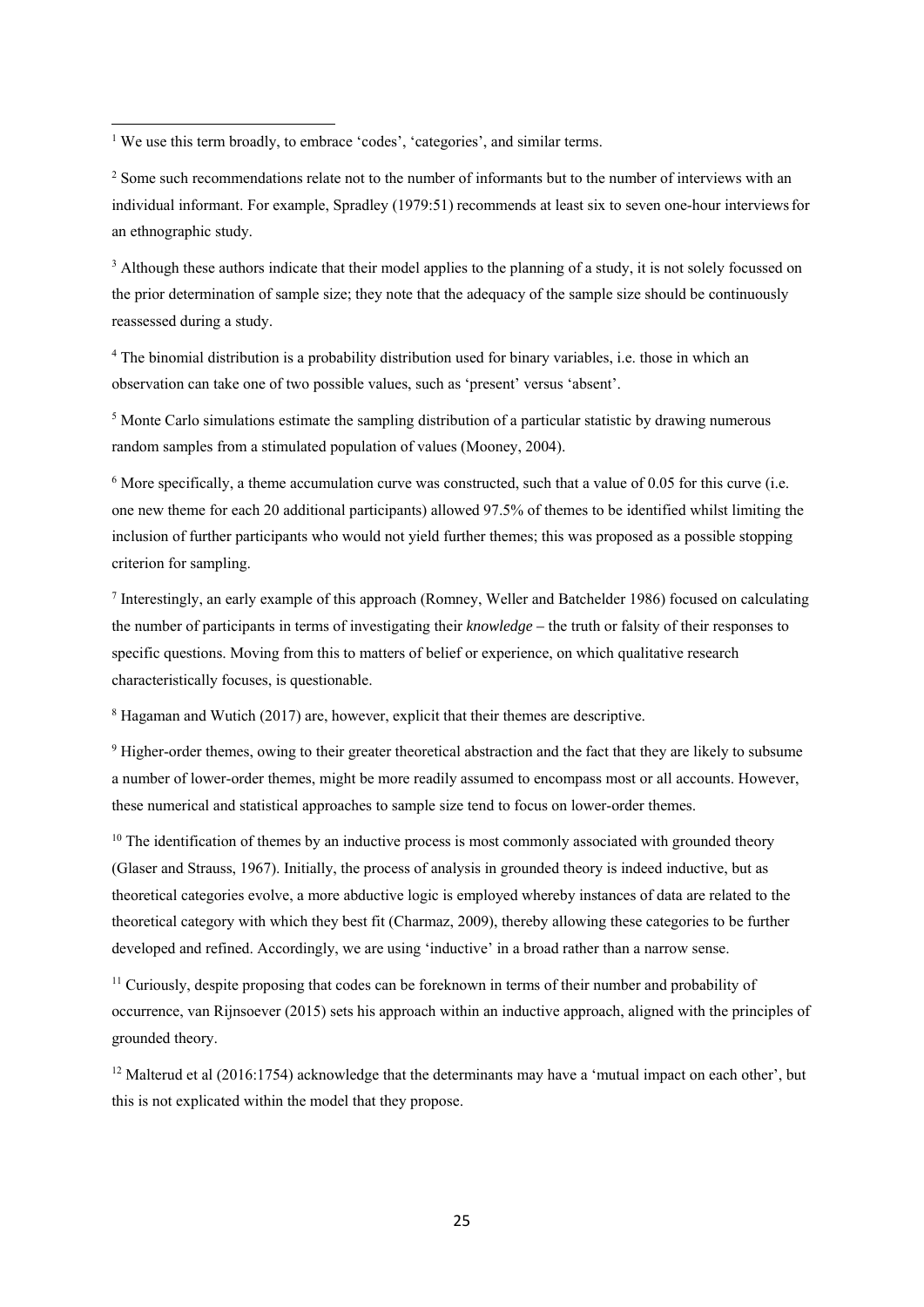#### **Author(s) Recommendation**  Adler and Adler (2012) Recommend a 'broad range of between a dozen and 60, with 30 being the mean' (p. 10). Bernard  $(2000, 2013)$  Bernard  $(2000)$  recommends 30–60 for ethnographic studies. Elsewhere (Bernard, 2013, p. 175), he suggests that '10–20 knowledgeable people are enough to uncover and understand the core categories in any well-defined cultural domain or study of lived experience'. Boddy (2005) Suggests an upper limit of 12 focus groups or 30 in-depth interviews, if researching a relatively homogeneous population. Creswell (2013) Recommends 20 to 30 informants for a grounded theory study, 4 to 5 cases per study for case study research, and 2 or 3 for narrative research. Dukes (1984) Recommends 3 to 10 participants in a phenomenological study. Kuzel (1999) Recommends 5 to 8 participants in a homogeneous sample (or homogeneous subgroups within a sample) or 12 to 20 if looking for disconfirming evidence or to achieve maximum variation sampling. Lincoln and Guba (1985 p235) Recommend between 12 and 20 participants in interview studies. Marshall, Cardon Poddar and Fontenot (2013) Recommend 20 to 30 interviews for grounded theory studies and 15 to 30 for single case studies. Morse (1994, 2000) Morse (1994) recommends at least 6 participants for phenomenological studies and approximately 35 for studies based in grounded theory, ethnography and ethnoscience. Morse (2000) gives similar figures, pointing out that the number of interviews per informant is important, as well as the number of informants. Onwuegbuzie and Leech (2007) Do not recommend specific numbers, but advocate examining sample sizes in previous studies of similar design in which saturation was reached and using a figure within the range of such sample sizes. Parse (2009) Recommends 2 to 10 participants in order to achieve 'redundancy or saturation' (p. 10). Ray (1994) Suggests that phenomenological studies usually focus on a group of between 8 and 12 people, but may also focus on just a single person (p. 127). Ritchie, Lewis, Elam, Tennant and Rahim (2014) Advise an upper limit of 50 for interview studies, on the basis that the quality of data collection and analysis may suffer with larger studies (p. 118). Smith, Flowers and Larkin (2009) Advise between 3 and 10 for studies based on interpretative phenomenological analysis, but indicate that the appropriate sample size depends on a number of factors specific to the study concerned, including level of study for student work (undergraduate,

## **Table 1. Rules of thumb for sample size**

postgraduate).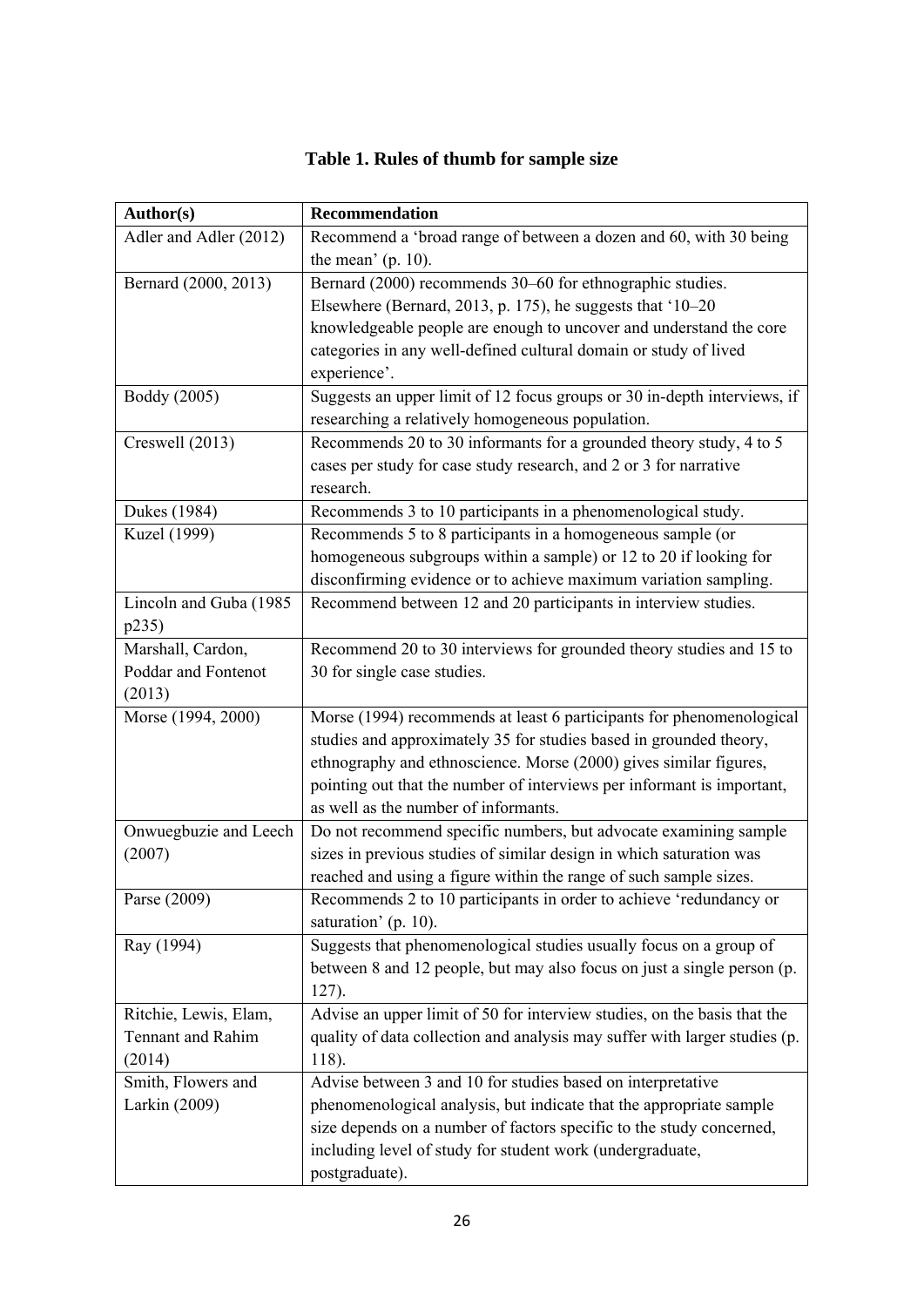| Corbin and Strauss | Propose at least five one-hour interviews for theoretical saturation in |
|--------------------|-------------------------------------------------------------------------|
| (2015)             | grounded theory studies.                                                |
| Warren $(2002)$    | Suggests that the norm in terms of the minimum number of interviews     |
|                    | is in the range of 20–30 in order to 'have a nonethnographic interview  |
|                    | study published' (p. 99).                                               |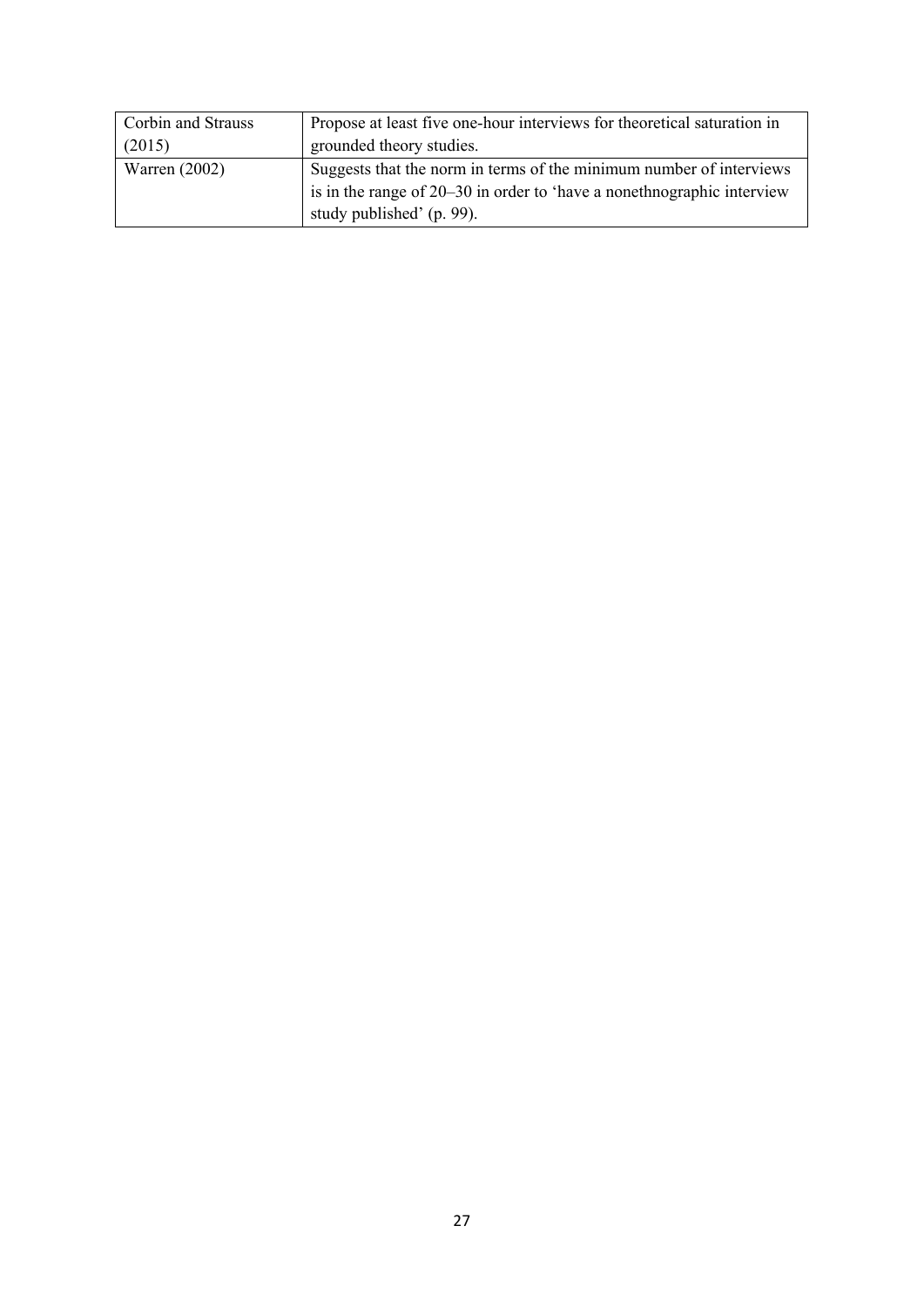#### **References**

Adler, P.A., & Adler, P. (2012). How many qualitative interviews is enough? In S.E. Baker & R. Edwards (Eds.) *How many qualitative interviews is enough? Expert voices and early career reflections on sampling and cases in qualitative research* (pp. 8–11). Southampton: ESRC National Centre for Research Methods, University of Southampton.

Ando, H., Cousins, R., & Young, C. (2014). Achieving saturation in thematic analysis: development and refinement of a codebook. *Comprehensive Psychology, 3*, 1–7. doi: 10.2466/03.CP.3.4

Baker, S.E., & Edwards, R. (2012). *How many qualitative interviews is enough? Expert voices and early career reflections on sampling and cases in qualitative research*. Southampton: ESRC National Centre for Research Methods, University of Southampton.

Barnett, V. (2002). *Sample survey: Principles and methods* (3rd ed). London: Arnold.

Becker, H.S. (2012). How many qualitative interviews is enough? In S.E. Baker & R. Edwards (Eds.) *How many qualitative interviews is enough? Expert voices and early career reflections on sampling and cases in qualitative research* (p. 15). Southampton: ESRC National Centre for Research Methods, University of Southampton.

Bernard, H.R. (2000). *Research methods in anthropology: Qualitative and quantitative approaches* (3rd ed). Lanham, MD: AltaMira Press.

Bernard, H.R. (2013). *Social research methods: Qualitative and quantitative approaches*  (2nd ed). Thousand Oaks, CA: Sage.

Best, J.D. (2008). Historical development and defining issues of constructionist research. In J.F. Holstein & J.A. Gubrium (Eds.) *Handbook of constructionist research* (pp. 41–64). New York, NY: Guilford Press.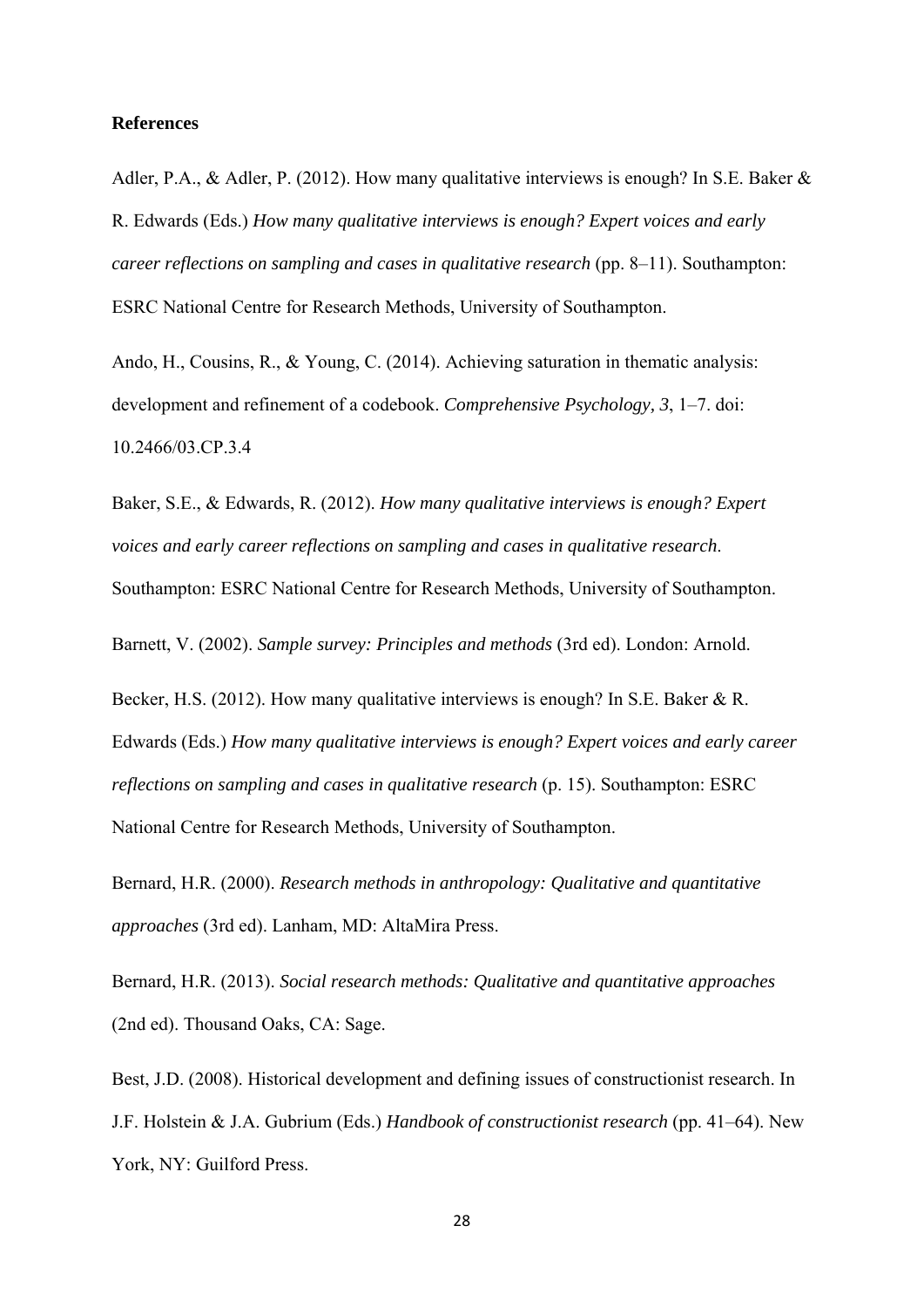Boddy, C.R. (2005) Sample size for qualitative research. *Qualitative Market Research 19,* 426–432. doi: 10.1108/QMR-06-2016-0053

Braun, V., & Clarke, V. (2016). (Mis)conceptualising themes, thematic analyses, and other problems with Fugard and Potts' (2015) sample-size tool for thematic analysis. *International Journal of Social Research Methodology, 19*, 739–743. doi:

10.1080/13645579.2016.1195588

Bryman, A. (2012). How many qualitative interviews is enough? In S.E. Baker & R. Edwards (Eds.) *How many qualitative interviews is enough? Expert voices and early career reflections on sampling and cases in qualitative research* (pp. 18–19). Southampton: ESRC National Centre for Research Methods, University of Southampton.

Byrne, D. (2015). Response to Fugard and Potts: supporting thinking on sample sizes for thematic analyses: a quantitative tool. *International Journal of Social Research Methodology, 18*, 689–691. doi: 10.1080/13645579.2015.1005455

Charmaz, K. (2007). Shifting the grounds: constructivist grounded theory methods. In J.M. Morse, P.N. Stern, J. Corbin, B. Bowers, K. Charmaz & A.E. Clarke (Eds.) *Developing grounded theory: The second generation* (pp. 127–154)*.* Walnut Creek, CA: Left Coast Press.

Chase, S.E. (2005). Narrative inquiry: multiple lenses, approaches, voices. In N.K. Denzin & Y.S. Lincoln (Eds.) *The Sage handbook of qualitative research* (3rd ed.) (pp. 651–679). Thousand Oaks, CA: Sage.

Clift, R. (2016). *Conversation analysis*. Cambridge: Cambridge University Press.

Corbin J., & Strauss A. (2015) *Basics of qualitative research: Techniques and principles for developing grounded theory*. Thousand Oaks, CA: Sage.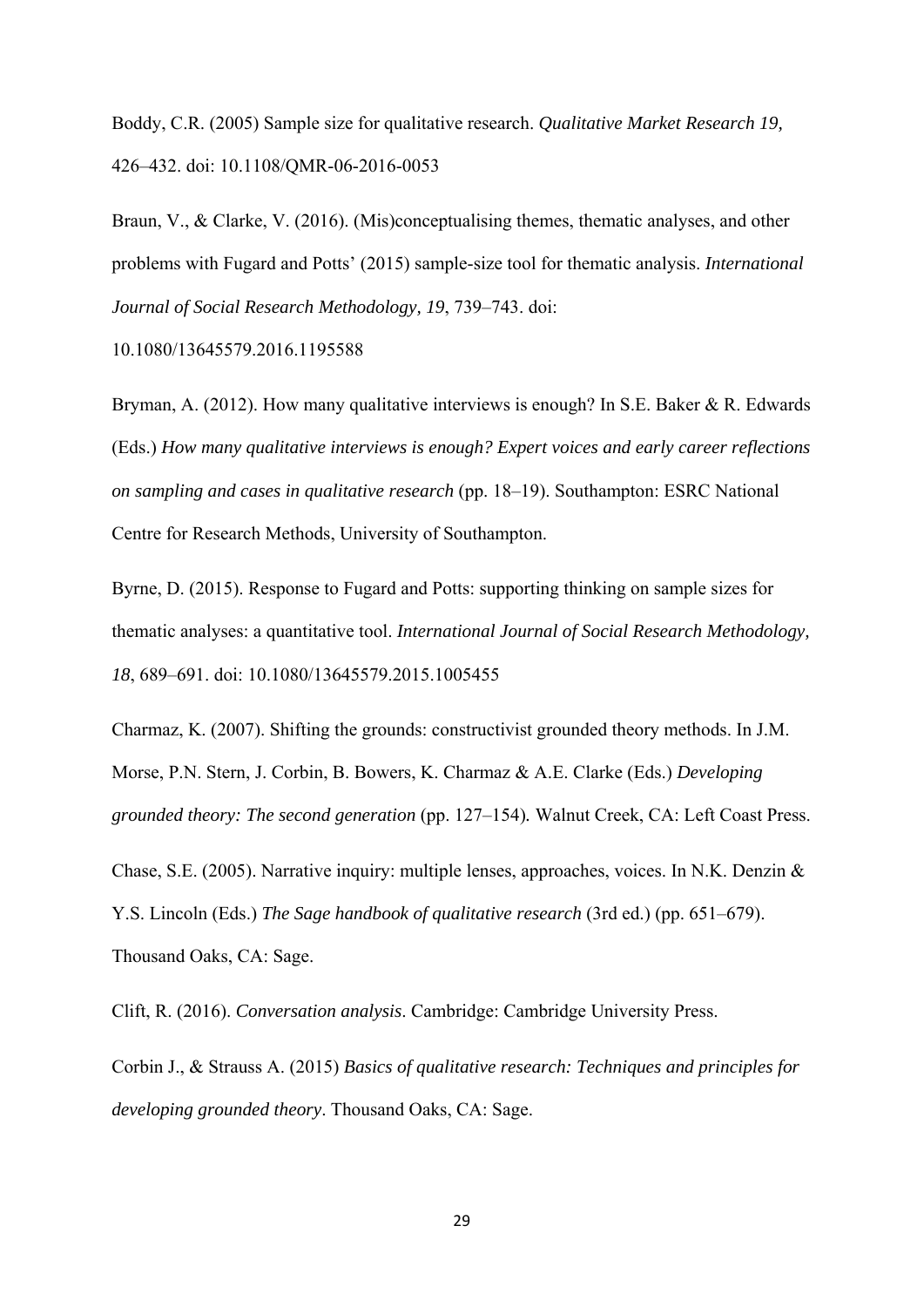Creswell, J.W. (2013). *Qualitative inquiry & research design: Choosing among five approaches* (3rd ed). Thousand Oaks, CA: Sage.

Curtis, S., Gesler, W., Smith, G., & Washburn, S. (2000). Approaches to sampling and case selection in qualitative research: examples in the geography of health. *Social Science & Medicine,* 50, 1001–1014. doi: 10.1016/S0277-9536(99)00350-0

Dey, I. (1993). *Qualitative data analysis: A user-friendly guide for social scientists*. London: Routledge.

Dukes, S. (1984). Phenomenological methodology in the human sciences. *Journal of Religion and Health,* 23, 197–203. doi: 10.1007/BF00990785

Dworkin, S.L. (2012). Sample size policy for qualitative studies using in-depth interviews. *Archives of Sexual Behavior, 41*, 1319–1320. doi: 10.1007/s10508-012-0016-6

Emmel, N. (2013). *Sampling and choosing cases in qualitative research: A realist approach*. London: Sage.

Emmel, N. (2015). Themes, variables, and the limits to calculating sample size in qualitative research: a response to Fugard and Potts. *International Journal of Social Research Methodology, 18*, 685–686. doi: 10.1080/13645579.2015.1005457

Francis, J.J., Johnston, M., Robertson, C., Glidewell, L., Entwhistle, V., Eccles, M.P., & Grimshaw, J.M. (2010). What is an adequate sample size? Operationalising data saturation for theory-driven interview studies. *Psychology and Health, 25*, 1229–1245. doi:

10.1080/08870440903194015

Fugard, A.J.B., & Potts, H.W.W. (2015a). Supporting thinking on sample sizes for thematic analyses: a quantitative tool. *International Journal of Social Research Methodology, 18*, 669– 684. doi: 10.1080/13645579.2015.1005453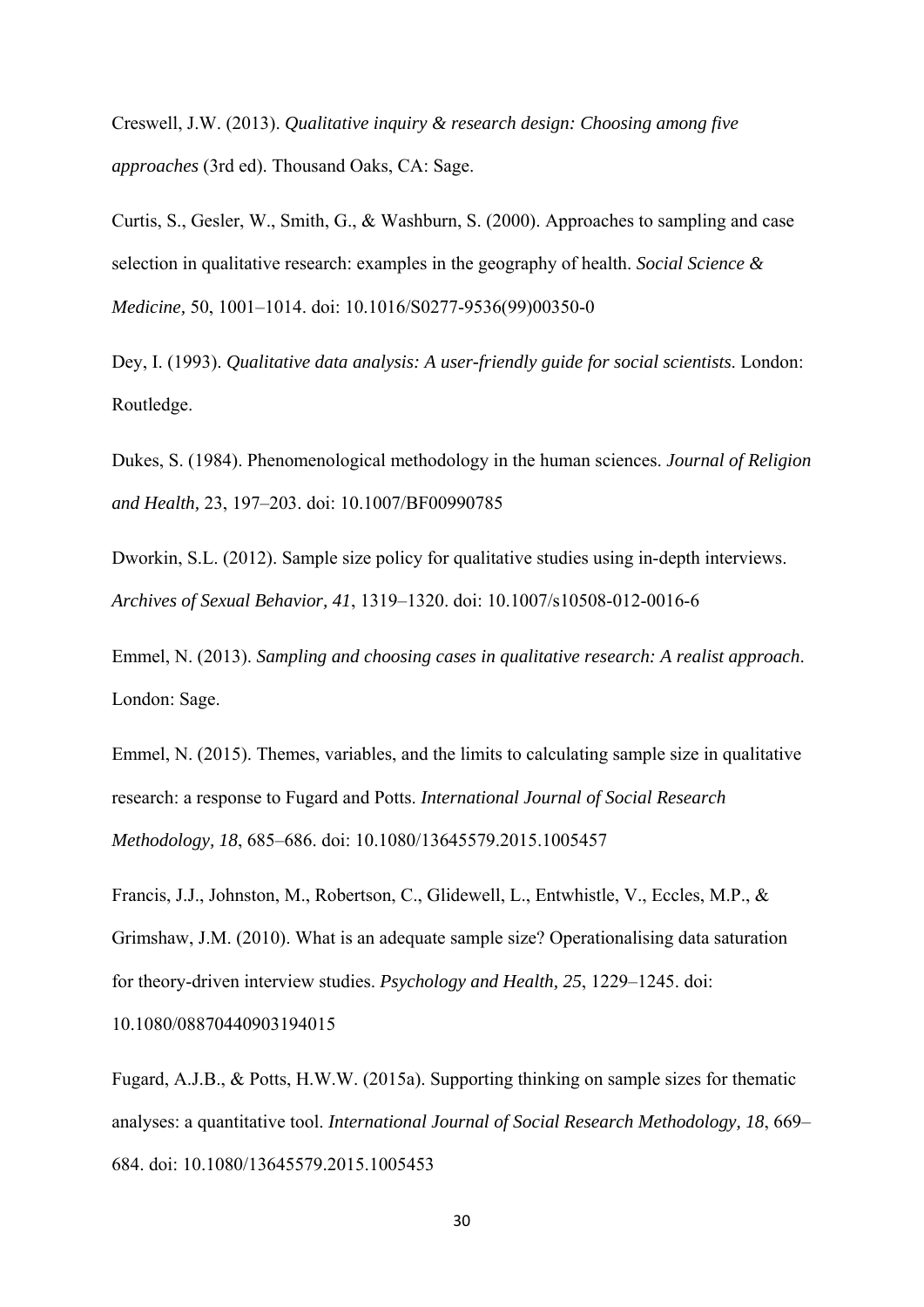Fugard, A.J.B., & Potts, H.W.W. (2015b). Response to comments. *International Journal of Social Research Methodology, 18*, 693–694. doi: 10.1080/13645579.2015.1005454

Fugard, A.J.B., & Potts, H.W.W. (2016). 'Shine bright like a diamond'? A reply to Braun and Clarke. *International Journal of Social Research Methodology, 19*, 745–746. doi: 10.1080/13645579.2016.1205794

Fusch, P.I., & Ness, L.R. (2015). Are we there yet? Data saturation in qualitative research. *The Qualitative Report, 20*, 1408–1416. http://www.nova.edu/ssss/QR/QR20/9/fusch1.pdf

Galvin, R. (2015). How many interviews are enough? Do qualitative interviews in building energy consumption research produce reliable knowledge? *Journal of Building Engineering, 1*, 2–12. doi: 10.1016/j.jobe.2014.12.001

Gergen, K.J. (2001). *Social construction in context*. London: Sage.

Glaser, B.G., & Strauss, A.L. (1967). *The discovery of grounded theory: Strategies for qualitative research*. Chicago, IL: Aldine.

Granaheim, U.K., & Lundman, B. (2004). Qualitative content analysis in nursing research: concepts, procedures and measures to achieve trustworthiness. *Nurse Education Today, 24*, 105–122. doi: 10.1016/j.nedt.2003.10.001

Grundy, P. (2008). *Doing pragmatics* (3rd ed). London: Hodder-Arnold.

Guest, G., Bunce, A., & Johnson, L. (2006). How many interviews are enough? An experiment with data saturation and variability. *Field Methods, 18*, 59–82. doi: 10.1177/1525822X05279903

Guest, G., Namey, E., & McKenna, K. (2017). How many focus groups are enough? Building an evidence base for nonprobability sample sizes. *Field Methods, 29*, 3–22. doi:

10.1177/1525822X16639015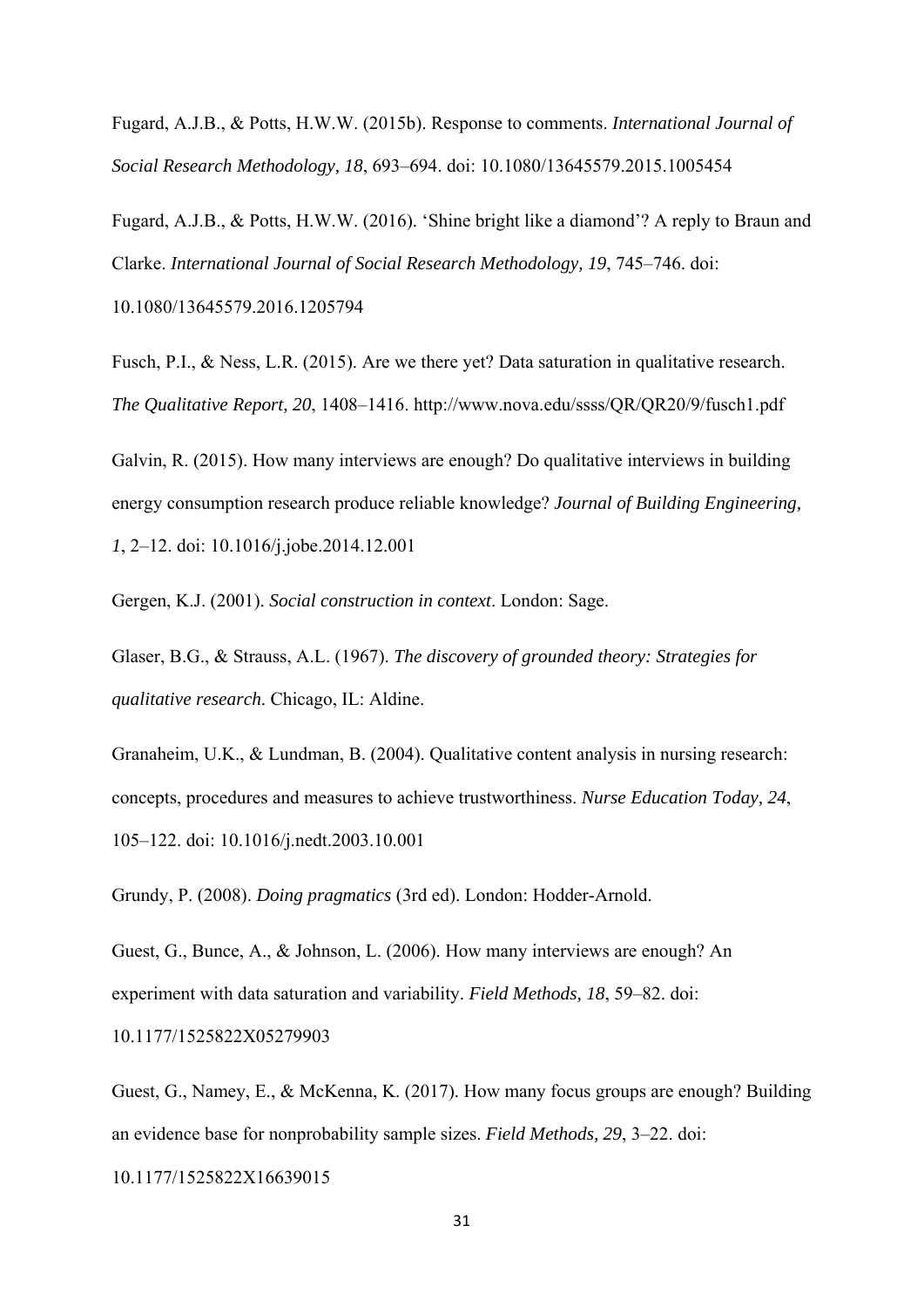Hagaman, A.K., & Wutich, A. (2017). How many interviews are enough to identify metathemes in multisited and cross-cultural research? Another perspective on Guest, Bunce and Johnson's (2006) landmark study. *Field Methods, 29*, 23–41. doi: 10.1177/1525822X16640447

Hammersley, M. (1992). *What's wrong with ethnography?* London: Routledge.

Hammersley, M. (2015). Sampling and thematic analysis: a response to Fugard and Potts. *International Journal of Social Research Methodology, 18*, 687–688. doi: 10.1080/13645579.2015.1005456

Hennink, M.M., Kaiser, B.N., & Marconi, V.C. (2017). Code saturation versus meaning saturation: how many interviews are enough? *Qualitative Health Research,* 27, 591–608. doi: 10.1177/1049732316665344

Howell, S.L. (1994). A theoretical model for caring with women with chronic non-malignant pain. *Qualitative Health Research, 4*, 94–122. doi: 10.1177/104973239400400107

Kerr, C., Nixon, A., & Wild, D. (2010). Assessing and demonstrating data saturation in qualitative inquiry supporting patient-reported outcomes research. *Expert Reviews in Pharmacoeconomics and Outcomes Research, 10*, 269–281. doi: 10.1586/erp.10.30

Kuzel, A.J. (1999). Sampling in qualitative research. In B.F Crabtree & W.L. Miller (Eds.) *Doing Qualitative Research*, (2nd ed). (pp. 33–45). Thousand Oaks, CA: Sage.

Lincoln, Y.S., & Guba, E.G. (1985). *Naturalistic inquiry*. Newbury Park, CA: Sage.

Malterud, K., Siersma, V.D., & Guassora, A.D. (2016). Sample size in qualitative interview studies: guided by information power. *Qualitative Health Research, 26*, 1753–1760. doi: 10.1177/1049732315617444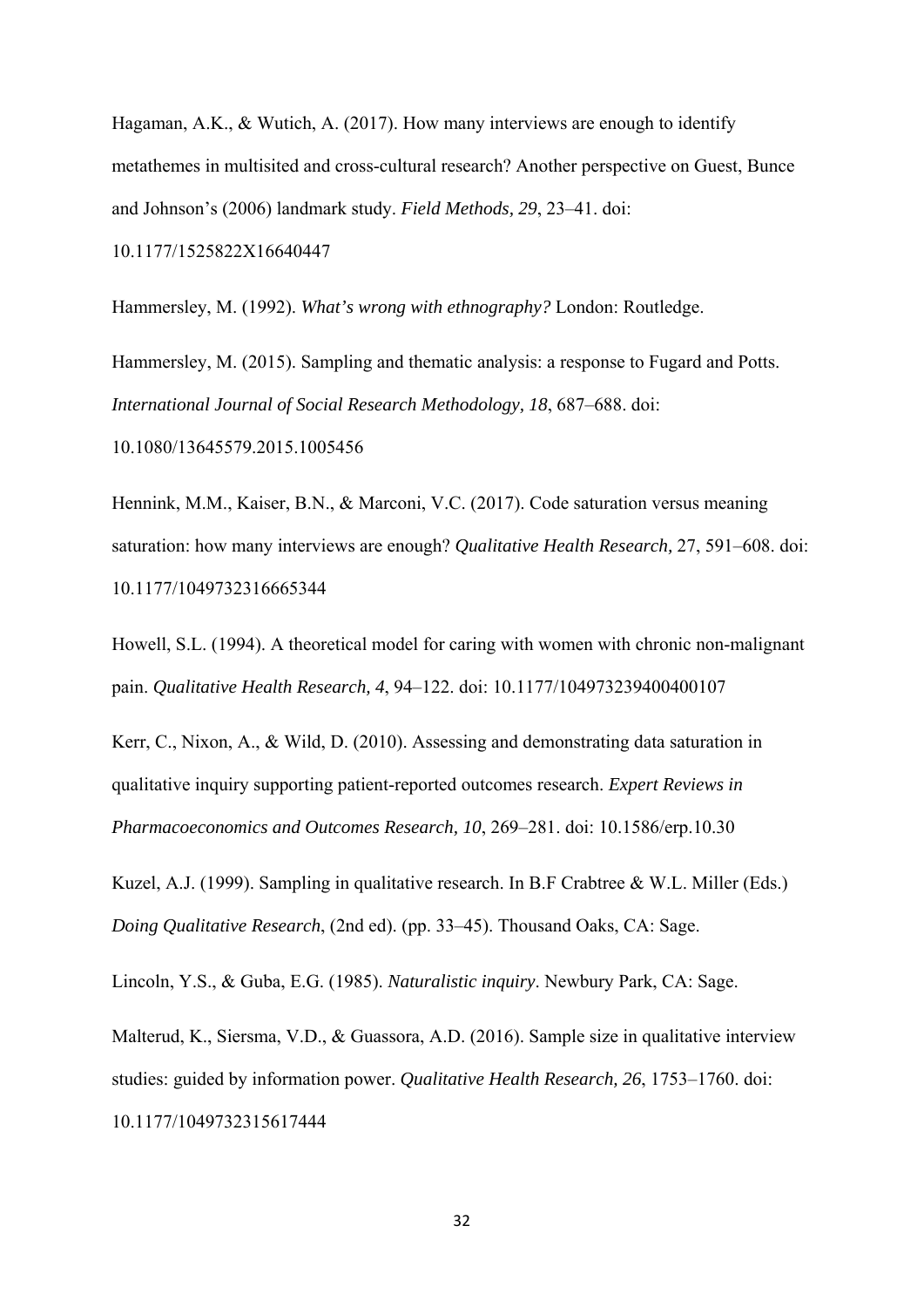Marshall, B., Cardon, P., Poddar, A., & Fontenot, R. (2013). Does sample size matter in qualitative research? A review of qualitative interviews in IS research. *Journal of Computer Information Systems, 54*, 11–22. doi: 10.1080/08874417.2013.11645667

Mason, J. (2002). *Qualitative researching* (2nd ed). London: Sage.

Mooney, C.Z. (2004). Monte Carlo simulation. In M.S. Lewis-Beck, A. Bryman & T.F. Liao (Eds.) *The Sage encyclopedia of social science research methods, volume 2* (pp. 662–664). Thousand Oaks, CA: Sage.

Morse, J. (1994). Designing funded qualitative research. In N. Denzin & Y. Lincoln (Eds.) *Handbook of qualitative research* (pp. 220–235). Thousand Oaks, CA: Sage.

Morse, J.M. (2000). Determining sample size. *Qualitative Health Research, 10*, 3–5. doi: 10.1177/104973200129118183

Noy, C. (2008). Sampling knowledge: the hermeneutics of snowball sampling in qualitative research. *International Journal of Social Research Methodology,*11, 327–344. doi: 10.1080/13645570701401305

Onwuegbuzie, A.J., & Leech, N.L. (2007). A call for qualitative power analyses. *Quality and Quantity* 41, 105–121. doi: 10.1007/s11135-005-1098-1

O'Reilly, M., & Parker, N. (2013). 'Unsatisfactory saturation': a critical exploration of the notion of saturated sample sizes in qualitative research. *Qualitative Research, 13*, 190–197. doi: 10.1177/1468794112446106

Parse, R.R. (1990). Parse's research methodology with an illustration of the lived experience of hope. *Nursing Science Quarterly* 3, 9–17. doi: 10.1177/089431849000300106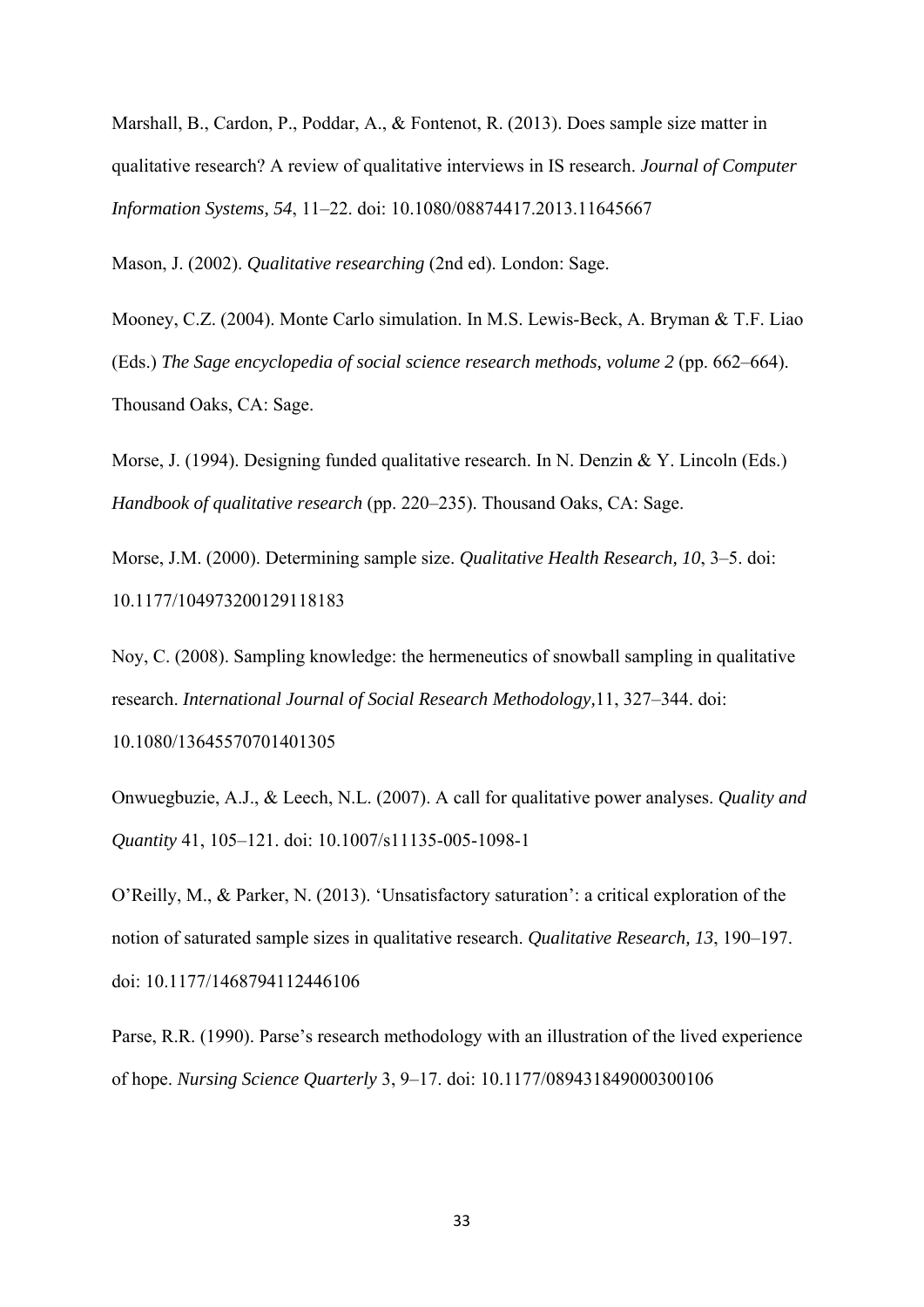Polkinghorne, D.E. (1989). Phenomenological research methods. In R.S. Valle & S. Halling (Eds.) *Existential-phenomenological perspectives in psychology: Exploring the breadth of human experience* (pp. 41–60). New York, NY: Plenum Press.

Ray, M.A. (1994). The richness of phenomenology: philosophic, theoretic and methodologic concerns. In J.M. Morse (Ed.) *Critical issues in qualitative research methods* (pp. 117–133). Thousand Oaks, CA: Sage.

Richardson, J.C., Moore, A.J., Bernard, M., Jordan, K.L., & Sim, J. (2015). Living well with chronic pain in later life: the role and meaning of activity and involvement. *Activities, Adaptation and Aging 39*, 200–213. doi: 10.1080/01924788.2015.1063329

Ritchie, J., Lewis, J., Elam, G., Tennant, R., & Rahim, N. (2014). Designing and selecting samples. In J. Ritchie, J. Lewis, C. McNaughton Nicholls & R. Ormston (Eds.) *Qualitative research practice: A guide for social science students and researchers* (2nd ed). (pp. 111– 146). London: Sage.

Ritchie, J., & Spencer, L. (1994). Qualitative data analysis for applied policy research. In A. Bryman & R.G. Burgess (Eds.) *Analyzing qualitative data* (pp. 173–194). London: Routledge.

Romney, A.K., Weller, S.C., & Batchelder, W.H. (1986). Culture as consensus: a theory of culture and informant accuracy. *American Anthropologist, 88*, 313–338. doi:

10.1525/aa.1986.88.2.02a00020

Sandelowski, M. (1995). Sample size in qualitative research. *Research in Nursing and Health, 18*, 179–183. doi: 10.1002/nur.4770180211

Sandelowski, M. (2008). Theoretical saturation. In L.M. Given (Ed.) *The SAGE encyclopedia of qualitative research methods, volume 2* (pp. 875–876). Thousand Oaks, CA: Sage.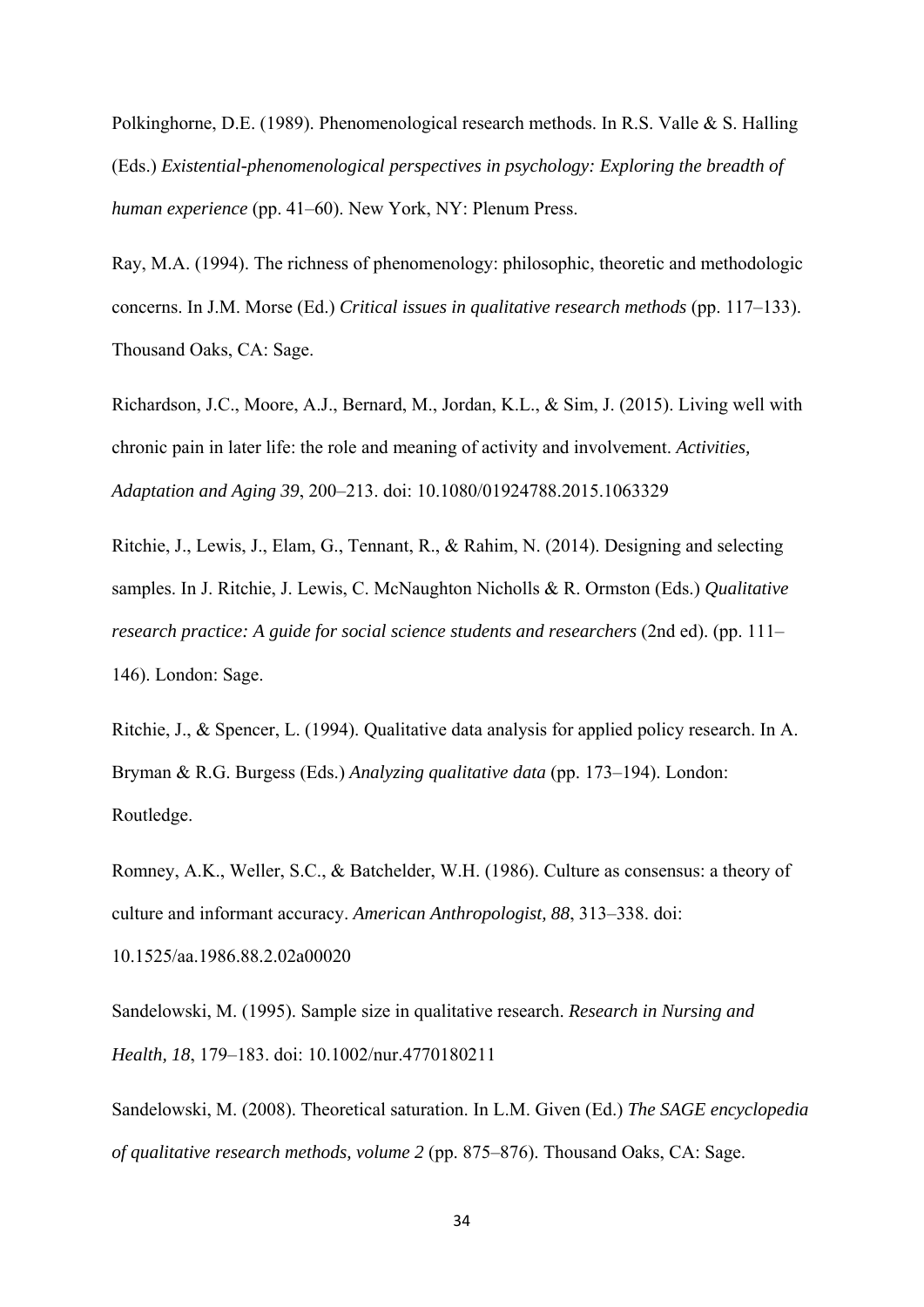Saunders, B., Sim, J., Kingstone, T., Baker, S., Waterfield, J., Bartlam, B., Burroughs, H., & Jinks, C. (2017). Saturation in qualitative research: exploring its conceptualization and operationalization. *Quality and Quantity,* doi: 10.1007/s11135-017-0574-8

Schreier, M. (2014). Qualitative content analysis. In U. Flick (Ed) *The Sage handbook of qualitative data analysis* (pp. 170–183). London: Sage.

Silverman, D. (1985). *Qualitative methodology and sociology: Describing the social world*. Aldershot: Gower.

Smith, J.A., Flowers, P., & Larkin, M. (2009). *Interpretative phenomenological analysis: Theory, method and research*. London: Sage.

Spradley, J.P. (1979). *The ethnographic interview*. Belmont, CA: Wadsworth.

Tran, V.-T., Porcher, R., Falissard, B., & Ravaud, P. (2016). Point of data saturation was assessed using resampling methods in a survey with open-ended questions. *Journal of Clinical Epidemiology, 80*, 88–96. doi: 10.1016/j.jclinepi.2016.07.014

Tran, V.-T., Porcher, R., Tran, V.-C., & Ravaud, P. (2017). Predicting data saturation in qualitative surveys with mathematical models from ecological research. *Journal of Clinical Epidemiology, 82*, 71–78. doi: 10.1016/j.jclinepi.2016.10.001

van Rijnsoever, F. (2015). *(I can't get no) saturation: a simulation and guidelines for minimum sample sizes in qualitative research. Research Innovation Studies Utrecht Working Paper Series 15.05*. Utrecht: University of Utrecht.

Viechtbauer, W., Smits, L., Kotz, D., Budé, L., Spigt, M., Serroyen, J., & Crutzen, R. (2015). A simple formula for the calculation of sample sizes in pilot studies. *Journal of Clinical Epidemiology, 68,* 1375–1379. doi: 10.1016/j.jclinepi.2015.04.014